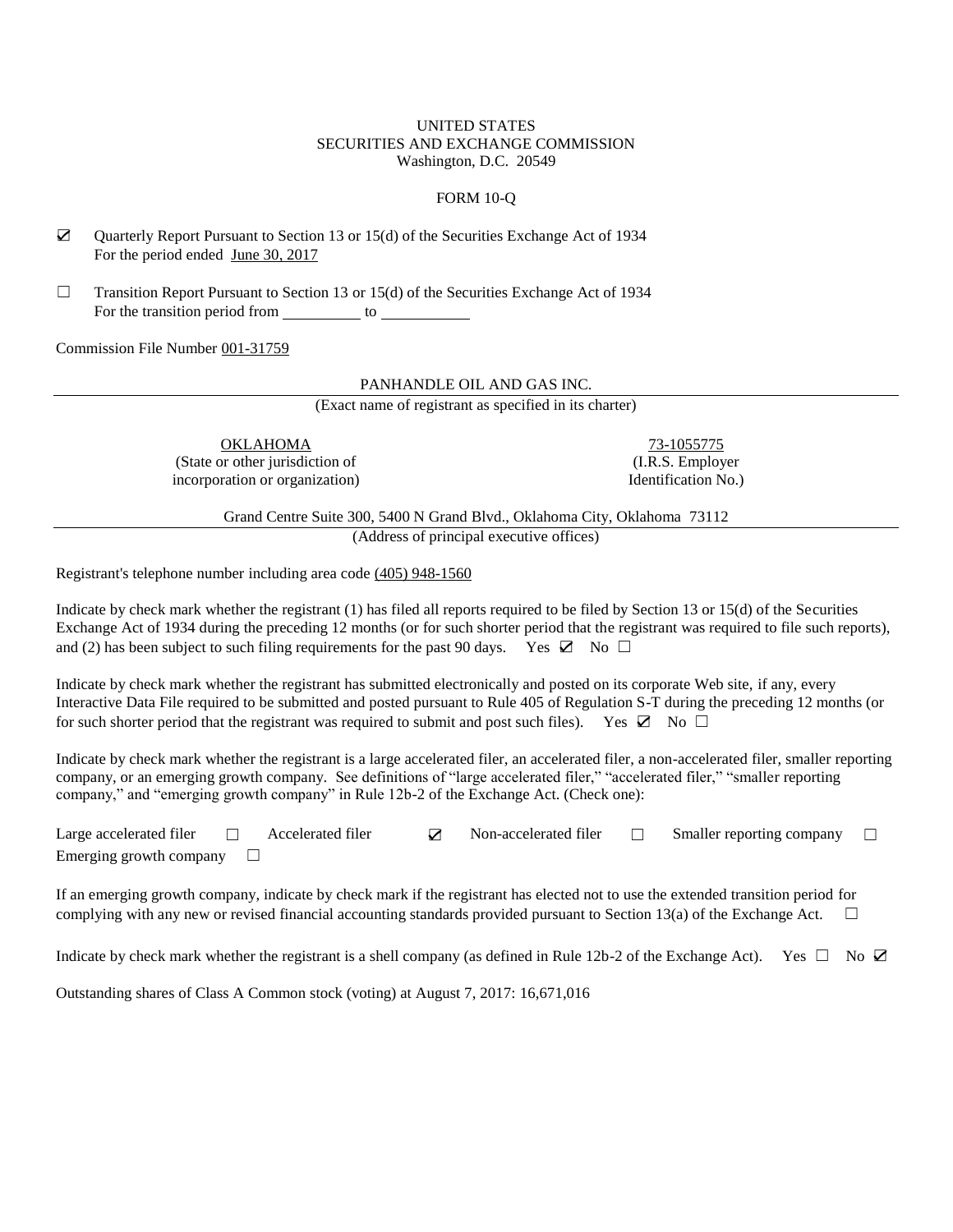# INDEX

| Part I  |                   | Financial Information                                                                   | Page           |
|---------|-------------------|-----------------------------------------------------------------------------------------|----------------|
|         | Item 1            | <b>Condensed Financial Statements</b>                                                   | 1              |
|         |                   | Condensed Balance Sheets – June 30, 2017, and September 30, 2016                        | 1              |
|         |                   | Condensed Statements of Operations – Three and nine months ended June 30, 2017 and 2016 | 2              |
|         |                   | Statements of Stockholders' Equity – Nine months ended June 30, 2017 and 2016           | 3              |
|         |                   | Condensed Statements of Cash Flows – Nine months ended June 30, 2017 and 2016           | $\overline{4}$ |
|         |                   | Notes to Condensed Financial Statements                                                 | 5              |
|         | Item 2            | Management's discussion and analysis of financial condition and results of operations   | 13             |
|         | Item 3            | Quantitative and qualitative disclosures about market risk                              | 19             |
|         | Item 4            | Controls and procedures                                                                 | 20             |
| Part II | Other Information |                                                                                         |                |
|         | Item 2            | Unregistered Sales of Equity Securities and Use of Proceeds                             | 20             |
|         | Item 6            | Exhibits and reports on Form 8-K                                                        | 20             |
|         | Signatures        |                                                                                         | 21             |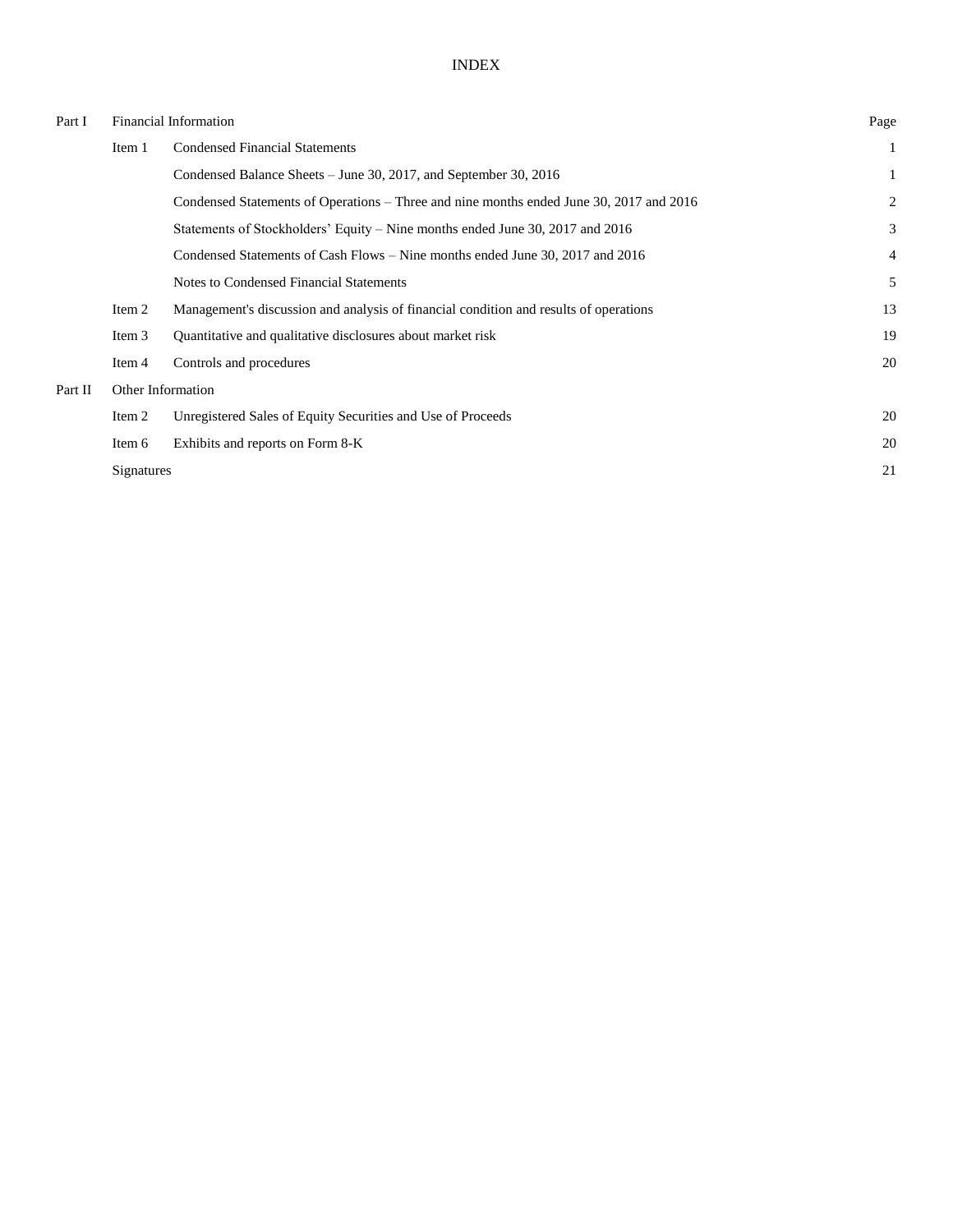The following defined terms are used in this report:

**"Bbl"** barrel.

**"Board"** board of directors.

**"BTU"** British Thermal Units.

**"Company"** Panhandle Oil and Gas Inc.

**"completion"** the process of treating a drilled well followed by the installation of permanent equipment for the production of crude oil and/or natural gas.

**"DD&A"** depreciation, depletion and amortization .

**"dry hole"** exploratory or development well that does not produce crude oil and/or natural gas in economic quantities.

**"EBITDA"** earnings before interest, taxes, depreciation and amortization (including impairment). This is a Non-GAAP measure. **"ESOP"** the Panhandle Oil and Gas Inc. Employee Stock Ownership and 401(k) Plan, a tax qualified, defined contribution plan.

**"exploratory well"** a well drilled to find a new field or to find a new reservoir in a field previously found to be productive of crude oil or natural gas in another reservoir.

**"FASB"** the Financial Accounting Standards Board.

**"field"** an area consisting of a single reservoir or multiple reservoirs all grouped on, or related to, the same individual geological structural feature or stratigraphic condition. The field name refers to the surface area, although it may refer to both the surface and the underground productive formations.

**"G&A"** general and administrative costs.

**"gross acres"** the total acres in which an interest is owned.

**"held by production"** or **"HBP"** an oil and gas lease continued into effect into its secondary term for so long as a producing oil and/or gas well is located on any portion of the leased premises or lands pooled therewith.

**"horizontal drilling"** a drilling technique used in certain formations where a well is drilled vertically to a certain depth and then drilled horizontally within a specified interval.

**"IDC"** intangible drilling costs.

**"Independent Consulting Petroleum Engineer(s)"** or **"Independent Consulting Petroleum Engineering Firm"** DeGolyer and MacNaughton of Dallas, Texas.

**"LOE"** lease operating expense.

**"Mcf"** thousand cubic feet.

**"Mcfe"** natural gas stated on an Mcf basis and crude oil and natural gas liquids converted to a thousand cubic feet of natural gas equivalent by using the ratio of one Bbl of crude oil or natural gas liquids to six Mcf of natural gas.

**"Mmbtu"** million BTU.

**"minerals"**, **"mineral acres"** or **"mineral interests"** fee mineral acreage owned in perpetuity by the Company.

**"net acres"** the sum of the fractional interests owned in gross acres.

**"NGL"** natural gas liquids.

**"NYMEX"** New York Mercantile Exchange.

**"Panhandle"** Panhandle Oil and Gas Inc.

**"play"** term applied to identified areas with potential oil and/or natural gas reserves.

**"proved reserves"** the quantities of crude oil and natural gas, which, by analysis of geoscience and engineering data, can be estimated with reasonable certainty to be economically producible from a given date forward, from known reservoirs and under existing economic conditions, operating methods, and government regulations prior to the time at which contracts providing the right to operate expire, unless evidence indicates renewal is reasonably certain.

**"royalty interest"** well interests in which the Company does not pay a share of the costs to drill, complete and operate a well, but receives a much smaller proportionate share (as compared to a working interest) of production.

**"SEC"** the United States Securities and Exchange Commission.

- **"undeveloped acreage"** lease acreage on which wells have not been drilled or completed to a point that would permit the production of commercial quantities of crude oil and/or natural gas.
- **"working interest"** well interests in which the Company pays a share of the costs to drill, complete and operate a well and receives a proportionate share of production.

**"WTI"** West Texas Intermediate.

### **Fiscal year references**

All references to years in this report, unless otherwise noted, refer to the Company's fiscal year end of September 30. For example, references to 2017 mean the fiscal year ended September 30, 2017.

### **Fiscal quarter references**

All references to quarters in this report, unless otherwise noted, refer to the Company's fiscal quarter based on a fiscal year end of September 30. For example, references to first quarter mean the quarter of October 1 through December 31.

## **References to oil and natural gas properties**

References to oil and natural gas properties inherently include natural gas liquids associated with such properties.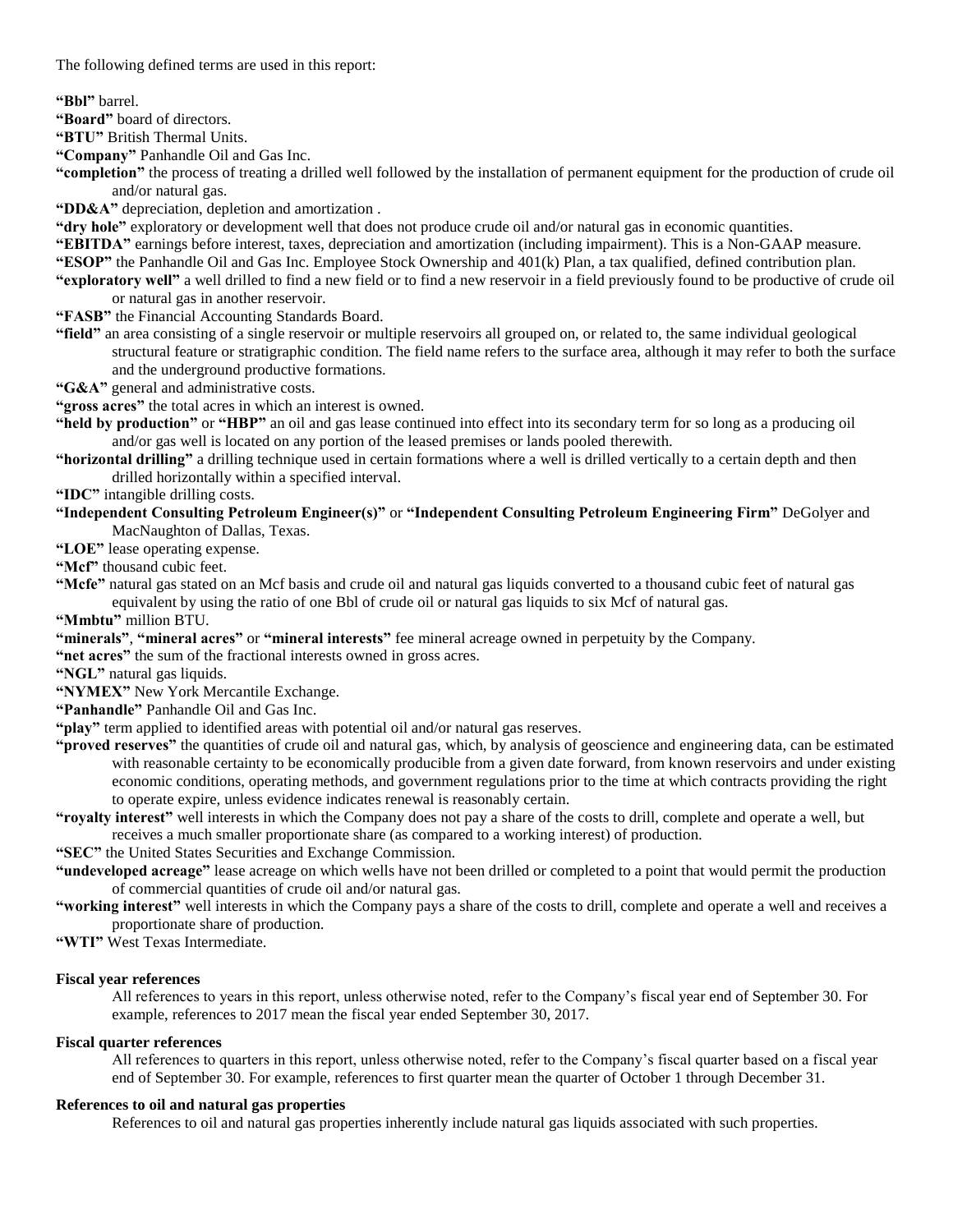## <span id="page-3-2"></span><span id="page-3-0"></span>**PART 1. FINANCIAL INFORMATION** PANHANDLE OIL AND GAS INC. CONDENSED BALANCE SHEETS

<span id="page-3-1"></span>

|                                                                                                            |               | June 30, 2017              |      | September 30, 2016 |
|------------------------------------------------------------------------------------------------------------|---------------|----------------------------|------|--------------------|
| Assets                                                                                                     |               | (unaudited)                |      |                    |
| Current assets:                                                                                            |               |                            |      |                    |
| Cash and cash equivalents                                                                                  | \$            | 560,892                    | \$   | 471,213            |
| Oil, NGL and natural gas sales receivables (net of allowance for uncollectable accounts)                   |               | 5,851,996                  |      | 5,287,229          |
| Refundable income taxes                                                                                    |               | 571,986                    |      | 83,874             |
| Derivative contracts, net                                                                                  |               | 1,439,686                  |      |                    |
| Other                                                                                                      |               | 222,675                    |      | 419,037            |
| Total current assets                                                                                       |               | 8,647,235                  |      | 6,261,353          |
| Properties and equipment at cost, based on successful efforts accounting:                                  |               |                            |      |                    |
| Producing oil and natural gas properties                                                                   |               | 443,928,828                |      | 434,469,093        |
| Non-producing oil and natural gas properties                                                               |               | 7,462,082                  |      | 7,574,649          |
| Other                                                                                                      |               | 1,064,172                  |      | 1,069,658          |
|                                                                                                            |               | 452,455,082                |      | 443,113,400        |
| Less accumulated depreciation, depletion and amortization                                                  |               | (255, 806, 129)            |      | (251, 707, 749)    |
| Net properties and equipment                                                                               |               | 196,648,953                |      | 191,405,651        |
| Investments                                                                                                |               | 168,209                    |      | 157,322            |
| Derivative contracts, net                                                                                  |               | 11,711                     |      |                    |
| Total assets                                                                                               | \$            | 205,476,108                | $\$$ | 197,824,326        |
|                                                                                                            |               |                            |      |                    |
| <b>Liabilities and Stockholders' Equity</b>                                                                |               |                            |      |                    |
| Current liabilities:                                                                                       |               |                            |      |                    |
| Accounts payable                                                                                           | $\mathcal{S}$ | 3,791,830                  | \$   | 2,351,623          |
| Derivative contracts, net                                                                                  |               |                            |      | 403,612            |
| Accrued liabilities and other                                                                              |               | 1,758,153                  |      | 1,718,558          |
| Total current liabilities                                                                                  |               | 5,549,983                  |      | 4,473,793          |
| Long-term debt                                                                                             |               | 50,000,000                 |      | 44,500,000         |
| Deferred income taxes, net                                                                                 |               | 30,825,007                 |      | 30,676,007         |
| Asset retirement obligations                                                                               |               | 3,114,867                  |      | 2,958,048          |
| Derivative contracts, net                                                                                  |               |                            |      | 24,659             |
| Stockholders' equity:                                                                                      |               |                            |      |                    |
| Class A voting common stock, \$.0166 par value; 24,000,000 shares authorized,                              |               |                            |      |                    |
| 16,863,004 issued at June 30, 2017, and September 30, 2016                                                 |               | 280,938                    |      | 280,938            |
| Capital in excess of par value                                                                             |               | 2,531,822                  |      | 3,191,056          |
| Deferred directors' compensation                                                                           |               | 3,367,432                  |      | 3,403,213          |
| Retained earnings                                                                                          |               | 112,962,754                |      | 112,482,284        |
|                                                                                                            |               | 119,142,946                |      | 119,357,491        |
| Less treasury stock, at cost; 191,988 shares at June 30, 2017, and 262,708 shares<br>at September 30, 2016 |               |                            |      | (4,165,672)        |
| Total stockholders' equity                                                                                 |               | (3,156,695)<br>115,986,251 |      | 115,191,819        |
| Total liabilities and stockholders' equity                                                                 | \$            | 205,476,108                | \$   | 197,824,326        |
|                                                                                                            |               |                            |      |                    |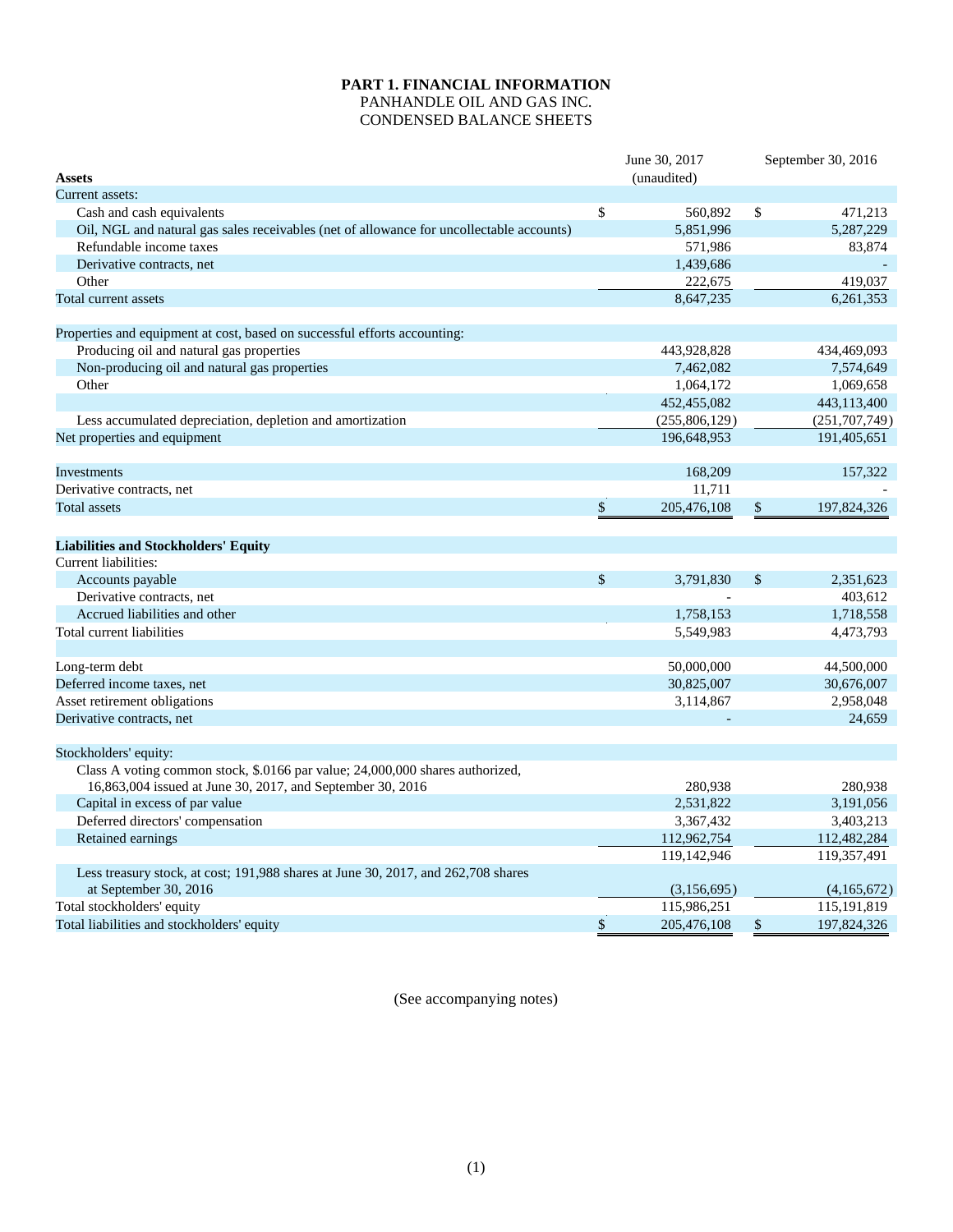## <span id="page-4-0"></span>PANHANDLE OIL AND GAS INC. CONDENSED STATEMENTS OF OPERATIONS

| 2017<br>2016<br>(unaudited)<br>Revenues:<br>Oil, NGL and natural gas sales<br>$\mathbb{S}$<br>9,997,898<br>$\mathcal{S}$<br>7,365,898<br>Lease bonuses and rentals<br>819,591<br>4,281,095<br>Gains (losses) on derivative contracts<br>1,619,697<br>(1,782,903)<br>12,437,186<br>9,864,090<br>Costs and expenses:<br>Lease operating expenses<br>3,391,079<br>3,520,196<br>Production taxes<br>390,387<br>196,733<br>Depreciation, depletion and amortization<br>4,714,350<br>5,959,482<br>Provision for impairment<br>Loss (gain) on asset sales and other<br>11,447<br>17,223<br>Interest expense<br>306,161<br>331,117<br>General and administrative<br>1,796,004<br>1,570,134<br>10,609,428<br>11,594,885<br>Income (loss) before provision (benefit) for income taxes<br>1,827,758<br>(1,730,795)<br>Provision (benefit) for income taxes<br>567,000<br>(944,000)<br>Net income (loss)<br>1,260,758<br>(786, 795)<br>\$<br>\$<br>Basic and diluted earnings (loss) per common share (Note 3)<br>0.07<br>\$<br>(0.05)<br>\$<br>Basic and diluted weighted average shares outstanding:<br>Common shares<br>16,668,814<br>16,582,416<br>Unissued, directors' deferred compensation shares<br>254,891<br>263,649<br>16,923,705<br>16,846,065 |                  | Nine Months Ended June 30, |
|------------------------------------------------------------------------------------------------------------------------------------------------------------------------------------------------------------------------------------------------------------------------------------------------------------------------------------------------------------------------------------------------------------------------------------------------------------------------------------------------------------------------------------------------------------------------------------------------------------------------------------------------------------------------------------------------------------------------------------------------------------------------------------------------------------------------------------------------------------------------------------------------------------------------------------------------------------------------------------------------------------------------------------------------------------------------------------------------------------------------------------------------------------------------------------------------------------------------------------------------|------------------|----------------------------|
|                                                                                                                                                                                                                                                                                                                                                                                                                                                                                                                                                                                                                                                                                                                                                                                                                                                                                                                                                                                                                                                                                                                                                                                                                                                | 2017             | 2016                       |
|                                                                                                                                                                                                                                                                                                                                                                                                                                                                                                                                                                                                                                                                                                                                                                                                                                                                                                                                                                                                                                                                                                                                                                                                                                                |                  | (unaudited)                |
|                                                                                                                                                                                                                                                                                                                                                                                                                                                                                                                                                                                                                                                                                                                                                                                                                                                                                                                                                                                                                                                                                                                                                                                                                                                | 27,788,018<br>\$ | $\mathbb{S}$<br>22,557,372 |
|                                                                                                                                                                                                                                                                                                                                                                                                                                                                                                                                                                                                                                                                                                                                                                                                                                                                                                                                                                                                                                                                                                                                                                                                                                                | 3,991,752        | 7,188,152                  |
|                                                                                                                                                                                                                                                                                                                                                                                                                                                                                                                                                                                                                                                                                                                                                                                                                                                                                                                                                                                                                                                                                                                                                                                                                                                | 1,658,347        | (842, 726)                 |
|                                                                                                                                                                                                                                                                                                                                                                                                                                                                                                                                                                                                                                                                                                                                                                                                                                                                                                                                                                                                                                                                                                                                                                                                                                                | 33,438,117       | 28,902,798                 |
|                                                                                                                                                                                                                                                                                                                                                                                                                                                                                                                                                                                                                                                                                                                                                                                                                                                                                                                                                                                                                                                                                                                                                                                                                                                |                  |                            |
|                                                                                                                                                                                                                                                                                                                                                                                                                                                                                                                                                                                                                                                                                                                                                                                                                                                                                                                                                                                                                                                                                                                                                                                                                                                | 9,545,990        | 10,274,085                 |
|                                                                                                                                                                                                                                                                                                                                                                                                                                                                                                                                                                                                                                                                                                                                                                                                                                                                                                                                                                                                                                                                                                                                                                                                                                                | 1,129,785        | 747,714                    |
|                                                                                                                                                                                                                                                                                                                                                                                                                                                                                                                                                                                                                                                                                                                                                                                                                                                                                                                                                                                                                                                                                                                                                                                                                                                | 13,654,268       | 18,963,017                 |
|                                                                                                                                                                                                                                                                                                                                                                                                                                                                                                                                                                                                                                                                                                                                                                                                                                                                                                                                                                                                                                                                                                                                                                                                                                                |                  | 10,788<br>11,849,064       |
|                                                                                                                                                                                                                                                                                                                                                                                                                                                                                                                                                                                                                                                                                                                                                                                                                                                                                                                                                                                                                                                                                                                                                                                                                                                |                  | 98,445<br>(187, 692)       |
|                                                                                                                                                                                                                                                                                                                                                                                                                                                                                                                                                                                                                                                                                                                                                                                                                                                                                                                                                                                                                                                                                                                                                                                                                                                |                  | 884,928<br>1,034,027       |
|                                                                                                                                                                                                                                                                                                                                                                                                                                                                                                                                                                                                                                                                                                                                                                                                                                                                                                                                                                                                                                                                                                                                                                                                                                                | 5,358,114        | 5,133,657                  |
|                                                                                                                                                                                                                                                                                                                                                                                                                                                                                                                                                                                                                                                                                                                                                                                                                                                                                                                                                                                                                                                                                                                                                                                                                                                | 30,682,318       | 47,813,872                 |
|                                                                                                                                                                                                                                                                                                                                                                                                                                                                                                                                                                                                                                                                                                                                                                                                                                                                                                                                                                                                                                                                                                                                                                                                                                                | 2,755,799        | (18,911,074)               |
|                                                                                                                                                                                                                                                                                                                                                                                                                                                                                                                                                                                                                                                                                                                                                                                                                                                                                                                                                                                                                                                                                                                                                                                                                                                |                  |                            |
|                                                                                                                                                                                                                                                                                                                                                                                                                                                                                                                                                                                                                                                                                                                                                                                                                                                                                                                                                                                                                                                                                                                                                                                                                                                |                  | 263,000<br>(7,887,000)     |
|                                                                                                                                                                                                                                                                                                                                                                                                                                                                                                                                                                                                                                                                                                                                                                                                                                                                                                                                                                                                                                                                                                                                                                                                                                                |                  |                            |
|                                                                                                                                                                                                                                                                                                                                                                                                                                                                                                                                                                                                                                                                                                                                                                                                                                                                                                                                                                                                                                                                                                                                                                                                                                                | 2,492,799<br>\$  | \$(11,024,074)             |
|                                                                                                                                                                                                                                                                                                                                                                                                                                                                                                                                                                                                                                                                                                                                                                                                                                                                                                                                                                                                                                                                                                                                                                                                                                                |                  |                            |
|                                                                                                                                                                                                                                                                                                                                                                                                                                                                                                                                                                                                                                                                                                                                                                                                                                                                                                                                                                                                                                                                                                                                                                                                                                                |                  |                            |
|                                                                                                                                                                                                                                                                                                                                                                                                                                                                                                                                                                                                                                                                                                                                                                                                                                                                                                                                                                                                                                                                                                                                                                                                                                                |                  |                            |
|                                                                                                                                                                                                                                                                                                                                                                                                                                                                                                                                                                                                                                                                                                                                                                                                                                                                                                                                                                                                                                                                                                                                                                                                                                                | <sup>\$</sup>    | 0.15<br>\$<br>(0.65)       |
|                                                                                                                                                                                                                                                                                                                                                                                                                                                                                                                                                                                                                                                                                                                                                                                                                                                                                                                                                                                                                                                                                                                                                                                                                                                |                  |                            |
|                                                                                                                                                                                                                                                                                                                                                                                                                                                                                                                                                                                                                                                                                                                                                                                                                                                                                                                                                                                                                                                                                                                                                                                                                                                |                  |                            |
|                                                                                                                                                                                                                                                                                                                                                                                                                                                                                                                                                                                                                                                                                                                                                                                                                                                                                                                                                                                                                                                                                                                                                                                                                                                | 16,639,090       | 16,575,117                 |
|                                                                                                                                                                                                                                                                                                                                                                                                                                                                                                                                                                                                                                                                                                                                                                                                                                                                                                                                                                                                                                                                                                                                                                                                                                                |                  | 277,294<br>259,382         |
|                                                                                                                                                                                                                                                                                                                                                                                                                                                                                                                                                                                                                                                                                                                                                                                                                                                                                                                                                                                                                                                                                                                                                                                                                                                | 16,916,384       | 16,834,499                 |
|                                                                                                                                                                                                                                                                                                                                                                                                                                                                                                                                                                                                                                                                                                                                                                                                                                                                                                                                                                                                                                                                                                                                                                                                                                                |                  |                            |
|                                                                                                                                                                                                                                                                                                                                                                                                                                                                                                                                                                                                                                                                                                                                                                                                                                                                                                                                                                                                                                                                                                                                                                                                                                                |                  |                            |
| Dividends declared per share of common stock and paid in period<br>0.04<br>0.04<br>\$<br>S                                                                                                                                                                                                                                                                                                                                                                                                                                                                                                                                                                                                                                                                                                                                                                                                                                                                                                                                                                                                                                                                                                                                                     | \$               | 0.12<br>0.12               |
|                                                                                                                                                                                                                                                                                                                                                                                                                                                                                                                                                                                                                                                                                                                                                                                                                                                                                                                                                                                                                                                                                                                                                                                                                                                |                  |                            |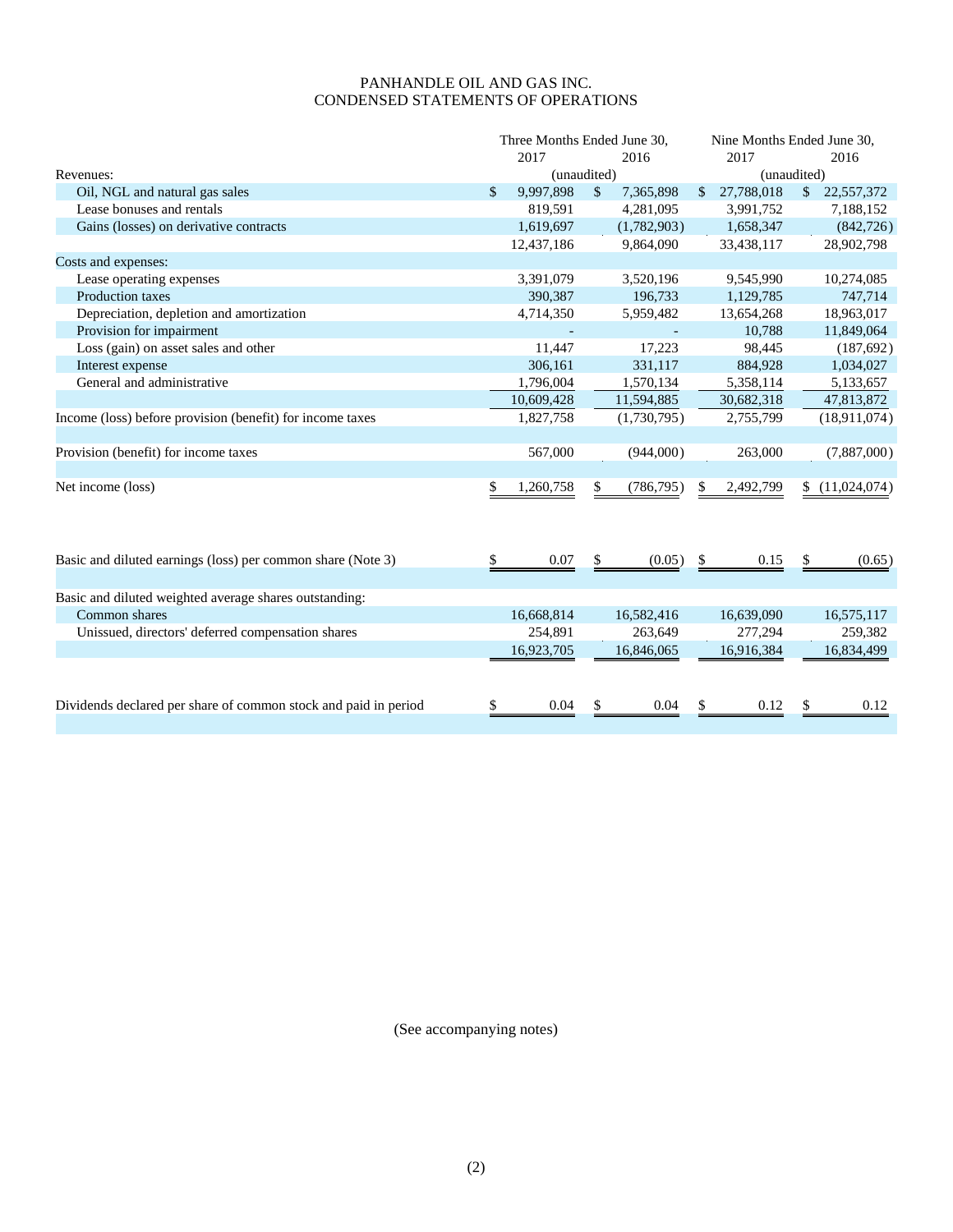## PANHANDLE OIL AND GAS INC. STATEMENTS OF STOCKHOLDERS' EQUITY

# <span id="page-5-0"></span>Nine Months Ended June 30, 2017

|                                                               | Class A voting<br><b>Common Stock</b> |              | Capital in<br>Excess of | Deferred<br>Directors'   | Retained      | Treasury                 | Treasury                 |                     |  |
|---------------------------------------------------------------|---------------------------------------|--------------|-------------------------|--------------------------|---------------|--------------------------|--------------------------|---------------------|--|
|                                                               | Shares                                | Amount       | Par Value               | Compensation             | Earnings      | <b>Shares</b>            | Stock                    | Total               |  |
| Balances at September 30, 2016                                | 16,863,004                            | 280,938<br>S | 3,191,056               | 3,403,213                | \$112,482,284 | (262,708)                | (4,165,672)              | 115, 191, 819<br>\$ |  |
| Purchase of treasury stock                                    |                                       |              |                         |                          |               | (17, 119)                | (407,677)                | (407, 677)          |  |
| Issuance of treasury shares to<br><b>ESOP</b>                 |                                       |              | (2)                     |                          |               | (1)                      | (16)                     | (18)                |  |
| Restricted stock awards                                       | $\sim$                                | ۰.           | 454,854                 | $\overline{\phantom{a}}$ | ٠             |                          | $\sim$                   | 454,854             |  |
| Net income (loss)                                             | $\sim$                                | ۰            | ۰.                      | $\overline{\phantom{a}}$ | 2,492,799     | $\overline{\phantom{a}}$ | $\overline{\phantom{a}}$ | 2,492,799           |  |
| Dividends (\$.12 per share)                                   | $\overline{\phantom{a}}$              |              |                         | ٠                        | (2,012,329)   |                          | ٠                        | (2,012,329)         |  |
| Distribution of restricted stock<br>to officers and directors |                                       |              | (968, 617)              |                          |               | 60,624                   | 969,239                  | 622                 |  |
| Distribution of deferred<br>directors' compensation           |                                       |              | (145, 469)              | (301,963)                |               | 27,216                   | 447,431                  | (1)                 |  |
| Increase in deferred directors'<br>compensation charged to    |                                       |              |                         |                          |               |                          |                          |                     |  |
| expense                                                       |                                       |              |                         | 266,182                  |               |                          |                          | 266,182             |  |
| Balances at June 30, 2017                                     | 16,863,004                            | 280,938      | 2,531,822               | 3,367,432                | \$112,962,754 | (191, 988)               | (3,156,695)<br>S.        | \$115,986,251       |  |
| (unaudited)                                                   |                                       |              |                         |                          |               |                          |                          |                     |  |

# Nine Months Ended June 30, 2016

|                                                                       | Class A voting<br>Common Stock<br><b>Shares</b> | Amount        |    | Capital in<br>Excess of<br>Par Value | Deferred<br>Directors'<br>Compensation |    | Retained<br>Earnings     | Treasury<br>Treasury<br><b>Shares</b><br>Stock |                          |          |                          |  |               |  |  | Total |
|-----------------------------------------------------------------------|-------------------------------------------------|---------------|----|--------------------------------------|----------------------------------------|----|--------------------------|------------------------------------------------|--------------------------|----------|--------------------------|--|---------------|--|--|-------|
| Balances at September 30, 2015                                        | 16,863,004                                      | \$<br>280,938 |    | 2,993,119                            | 3,084,289                              | S. | 125,446,473              |                                                | (302, 623)               |          | (4,800,144)              |  | 127,004,675   |  |  |       |
| Purchase of treasury stock                                            | $\overline{\phantom{a}}$                        |               |    |                                      | $\overline{\phantom{a}}$               |    |                          |                                                | (7, 477)                 |          | (117, 165)               |  | (117, 165)    |  |  |       |
| Restricted stock awards                                               | $\sim$                                          | ٠.            |    | 644,783                              | $\overline{\phantom{a}}$               |    | $\overline{\phantom{0}}$ |                                                | $\overline{\phantom{a}}$ |          | $\overline{\phantom{a}}$ |  | 644,783       |  |  |       |
| Net income (loss)                                                     |                                                 |               |    |                                      | $\sim$                                 |    | (11,024,074)             |                                                |                          |          | $\overline{\phantom{a}}$ |  | (11,024,074)  |  |  |       |
| Dividends (\$.12 per share)                                           | $\overline{\phantom{a}}$                        |               |    | $\overline{\phantom{a}}$             | $\overline{\phantom{a}}$               |    | (2,007,658)              |                                                | $\overline{\phantom{a}}$ |          | $\overline{\phantom{a}}$ |  | (2,007,658)   |  |  |       |
| Distribution of restricted stock<br>to officers and directors         |                                                 |               |    | (551, 256)                           |                                        |    | $\overline{\phantom{0}}$ |                                                | 32,005                   |          | 507,599                  |  | (43, 657)     |  |  |       |
| Distribution of deferred<br>directors' compensation                   |                                                 |               |    | (831)                                | (10, 541)                              |    |                          |                                                | 717                      |          | 11,372                   |  |               |  |  |       |
| Increase in deferred directors'<br>compensation charged to<br>expense |                                                 |               |    |                                      | 247,835                                |    |                          |                                                |                          |          | $\overline{\phantom{a}}$ |  | 247,835       |  |  |       |
|                                                                       |                                                 |               |    |                                      |                                        |    |                          |                                                |                          |          |                          |  |               |  |  |       |
| Balances at June 30, 2016                                             | 16,863,004                                      | 280,938       | S. | 3,085,815                            | 3,321,583                              |    | \$112,414,741            |                                                | (277, 378)               | <b>S</b> | (4,398,338)              |  | \$114,704,739 |  |  |       |
| (unaudited)                                                           |                                                 |               |    |                                      |                                        |    |                          |                                                |                          |          |                          |  |               |  |  |       |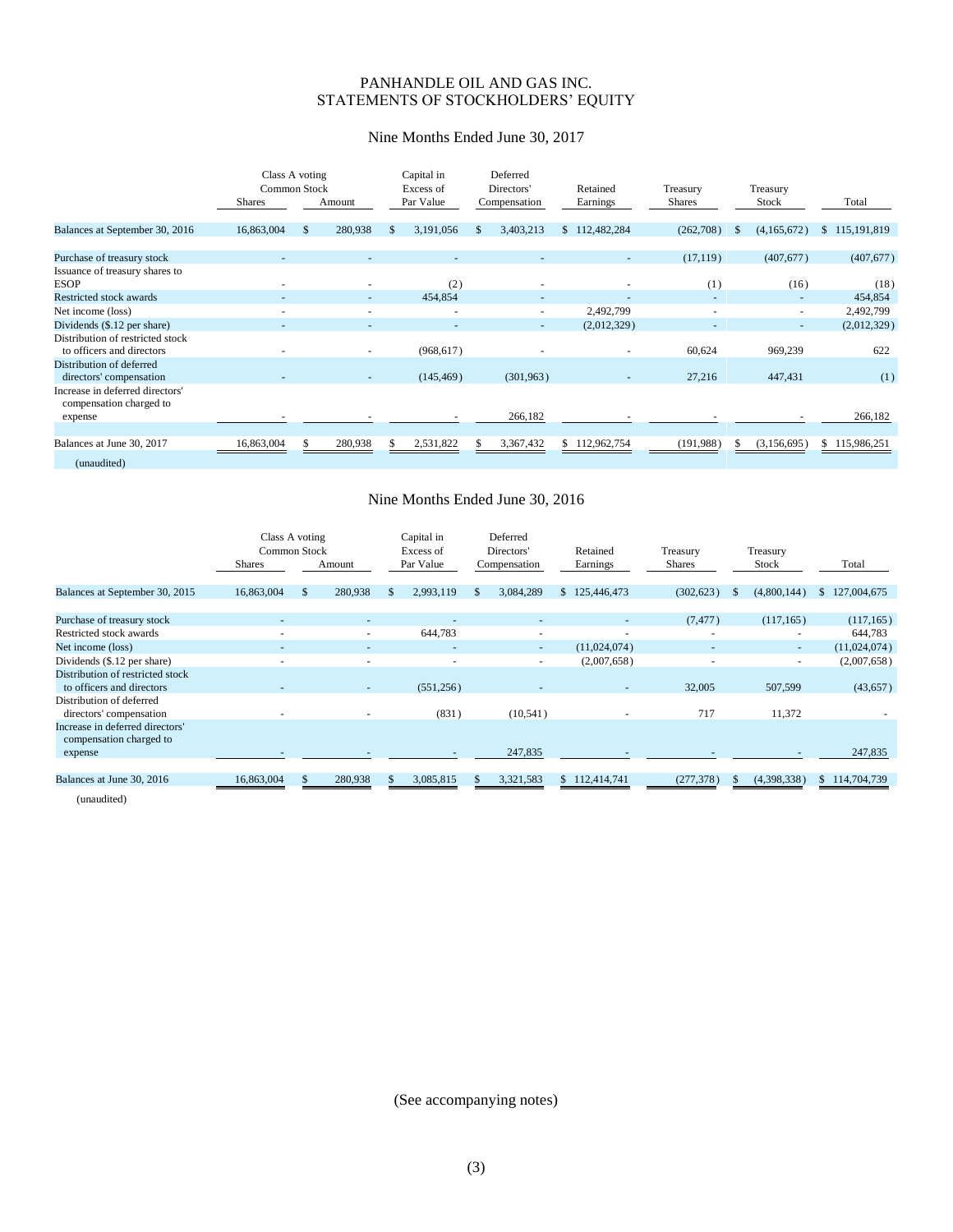# <span id="page-6-0"></span>PANHANDLE OIL AND GAS INC. CONDENSED STATEMENTS OF CASH FLOWS

|                                                                                          |               | Nine months ended June 30, |                    |
|------------------------------------------------------------------------------------------|---------------|----------------------------|--------------------|
|                                                                                          |               | 2017                       | 2016               |
| <b>Operating Activities</b>                                                              |               | (unaudited)                |                    |
| Net income (loss)                                                                        | $\mathsf{\$}$ | 2,492,799                  | \$<br>(11,024,074) |
|                                                                                          |               |                            |                    |
| Adjustments to reconcile net income (loss) to net cash provided by operating activities: |               |                            |                    |
| Depreciation, depletion and amortization                                                 |               | 13,654,268                 | 18,963,017         |
| Impairment                                                                               |               | 10,788                     | 11,849,064         |
| Provision for deferred income taxes                                                      |               | 149,000                    | (10,344,000)       |
| Gain from leasing fee mineral acreage                                                    |               | (3,999,632)                | (7, 187, 377)      |
| Proceeds from leasing fee mineral acreage                                                |               | 4,026,283                  | 7,494,570          |
| Net (gain) loss on sales of assets                                                       |               | 87,161                     | (271,080)          |
| Directors' deferred compensation expense                                                 |               | 266,182                    | 247,835            |
| Restricted stock awards                                                                  |               | 454,854                    | 644,783            |
| Other                                                                                    |               | 2,897                      | 73,527             |
| Cash provided (used) by changes in assets and liabilities:                               |               |                            |                    |
| Oil, NGL and natural gas sales receivables                                               |               | (564, 767)                 | 3,472,291          |
| Fair value of derivative contracts                                                       |               | (1,879,668)                | 5,901,280          |
| Refundable production taxes                                                              |               |                            | 476.001            |
| Other current assets                                                                     |               | 196,362                    | 69,237             |
| Accounts payable                                                                         |               | (127, 375)                 | (698, 593)         |
| Income taxes receivable                                                                  |               | (488, 112)                 | 345,897            |
| Income taxes payable                                                                     |               |                            | 659,319            |
| <b>Accrued liabilities</b>                                                               |               | 40,197                     | (118, 403)         |
| Total adjustments                                                                        |               | 11,828,438                 | 31,577,368         |
| Net cash provided by operating activities                                                |               | 14,321,237                 | 20,553,294         |
|                                                                                          |               |                            |                    |
| <b>Investing Activities</b>                                                              |               |                            |                    |
| Capital expenditures, including dry hole costs                                           |               | (18,011,721)               | (3,359,518)        |
| Investments in partnerships                                                              |               | (18, 531)                  | 50,126             |
| Proceeds from sales of assets                                                            |               | 718,700                    | 627,547            |
| Net cash provided (used) by investing activities                                         |               | (17,311,552)               | (2,681,845)        |
|                                                                                          |               |                            |                    |
| <b>Financing Activities</b>                                                              |               |                            |                    |
| Borrowings under debt agreement                                                          |               | 16,702,602                 | 8,560,234          |
| Payments of loan principal                                                               |               | (11,202,602)               | (24, 360, 234)     |
| Purchases of treasury stock                                                              |               | (407,677)                  | (117, 165)         |
| Payments of dividends                                                                    |               | (2,012,329)                | (2,007,658)        |
| Excess tax benefit on stock-based compensation                                           |               |                            | (44,000)           |
| Net cash provided (used) by financing activities                                         |               | 3,079,994                  | (17,968,823)       |
|                                                                                          |               |                            |                    |
| Increase (decrease) in cash and cash equivalents                                         |               | 89.679                     | (97, 374)          |
| Cash and cash equivalents at beginning of period                                         |               | 471,213                    | 603,915            |
| Cash and cash equivalents at end of period                                               | \$            | 560,892                    | \$<br>506,541      |
|                                                                                          |               |                            |                    |
|                                                                                          |               |                            |                    |
| <b>Supplemental Schedule of Noncash Investing and Financing Activities:</b>              |               |                            |                    |
| Additions to asset retirement obligations                                                | \$            | 60,276                     | \$<br>8,156        |
| Gross additions to properties and equipment                                              | \$            | 19,579,304                 | \$<br>3,529,104    |
|                                                                                          |               |                            |                    |
| Net (increase) decrease in accounts payable for properties and equipment additions       |               | (1, 567, 583)              | (169, 586)         |
| Capital expenditures and acquisitions, including dry hole costs                          | \$            | 18,011,721                 | \$<br>3,359,518    |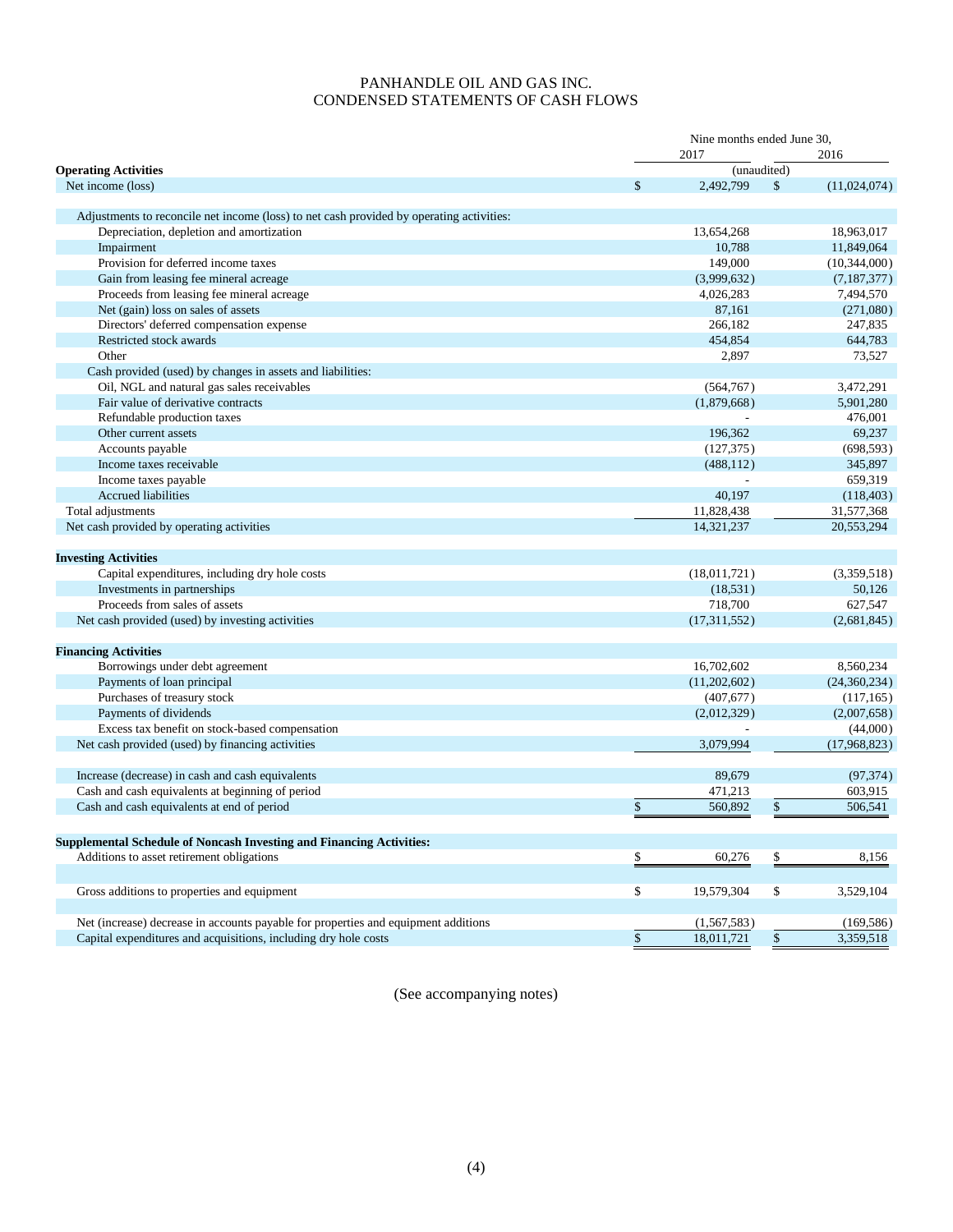### <span id="page-7-0"></span>PANHANDLE OIL AND GAS INC. NOTES TO CONDENSED FINANCIAL STATEMENTS (Unaudited)

NOTE 1: Basis of Presentation and Accounting Principles

#### *Basis of Presentation*

The accompanying unaudited condensed financial statements of Panhandle Oil and Gas Inc. have been prepared in accordance with the instructions to Form 10-Q as prescribed by the SEC. Management of the Company believes that all adjustments necessary for a fair presentation of the financial position and results of operations and cash flows for the periods have been included. All such adjustments are of a normal recurring nature. The results are not necessarily indicative of those to be expected for the full year. The Company's fiscal year runs from October 1 through September 30.

Certain amounts and disclosures have been condensed or omitted from these financial statements pursuant to the rules and regulations of the SEC. Therefore, these condensed financial statements should be read in conjunction with the financial statements and related notes thereto included in the Company's 2016 Annual Report on Form 10-K.

#### *Adoption of New Accounting Pronouncements*

In April 2015, the FASB issued Accounting Standards Update ("ASU") 2015-03, *Interest—Imputation of Interest (Subtopic 835-30): Simplifying the Presentation of Debt Issuance Costs*. The update requires that debt issuance costs related to a recognized debt liability, such as senior notes, term loans and note payables, be presented in the balance sheet as a direct deduction from the carrying amount of that debt liability, consistent with the presentation of debt discounts. Under previous guidance, debt issuance costs were required to be presented in the balance sheet as an asset. The recognition and measurement guidance for debt issuance costs is not affected by the update. For public entities, the guidance is effective for fiscal years beginning after December 15, 2015, including interim periods within those fiscal years.

In August 2015, the FASB issued ASU 2015-15, *Interest—Imputation of Interest (Subtopic 835-30): Presentation and Subsequent Measurement of Debt Issuance Costs Associated with Line-of-Credit Arrangements*, which allows for line-of-credit arrangements to be handled consistently with the presentation of debt issuance costs prior to ASU 2015-03 issued in April 2015. For public entities, the guidance is effective for fiscal years beginning after December 15, 2015, including interim periods within those fiscal years.

The Company adopted ASU 2015-03 and ASU 2015-15 as of December 31, 2016. The Company elected to continue to show debt issuance costs associated with its credit facility (Company's only debt) as assets versus a direct reduction of the debt liability. Therefore, the adoption had no impact on the Company's current and previously reported balance sheets, shareholders' equity, results of operations, or cash flows. In accordance with ASU 2015-15, unamortized debt issuance costs associated with the Company's credit facility, which amounted to \$172,613 and \$263,584 as of June 30, 2017, and September 30, 2016, respectively, remain reflected in "Other property and equipment" on the balance sheets.

In November 2015, the FASB issued ASU 2015-17, *Balance Sheet Classification of Deferred Taxes*. The update requires that deferred income tax assets and liabilities be classified as noncurrent in the balance sheet. For public entities, the guidance is effective for fiscal years beginning after December 15, 2016, including interim periods within those fiscal years.

The Company early adopted ASU 2015-17 as of December 31, 2016, on a retrospective basis to all prior balance sheet periods presented. As a result of the adoption, the Company reclassified \$310,900 as of September 30, 2016, from "Deferred income taxes" in current assets to "Deferred income tax, net" in long term liabilities on the balance sheets. Adoption of ASU 2015-17 had no impact on the Company's current and previously reported shareholders' equity, results of operations or cash flows. The affected prior period deferred income tax account balances presented throughout this report on Form 10-Q have been adjusted to reflect the retroactive adoption of ASU 2015-17.

In August 2016, the FASB issued ASU 2016-15, *Classification of Certain Cash Receipts and Cash Payments*, which addresses certain issues where diversity in practice was identified and may change how an entity classifies certain cash receipts and cash payments on its statement of cash flows. The new guidance also clarifies how the predominance principle should be applied when cash receipts and cash payments have aspects of more than one class of cash flows. This guidance will generally be applied retrospectively and is effective for public business entities for fiscal years beginning after December 15, 2017, and interim periods within those years. Early adoption is permitted. All of the amendments in ASU 2016-15 are required to be adopted at the same time.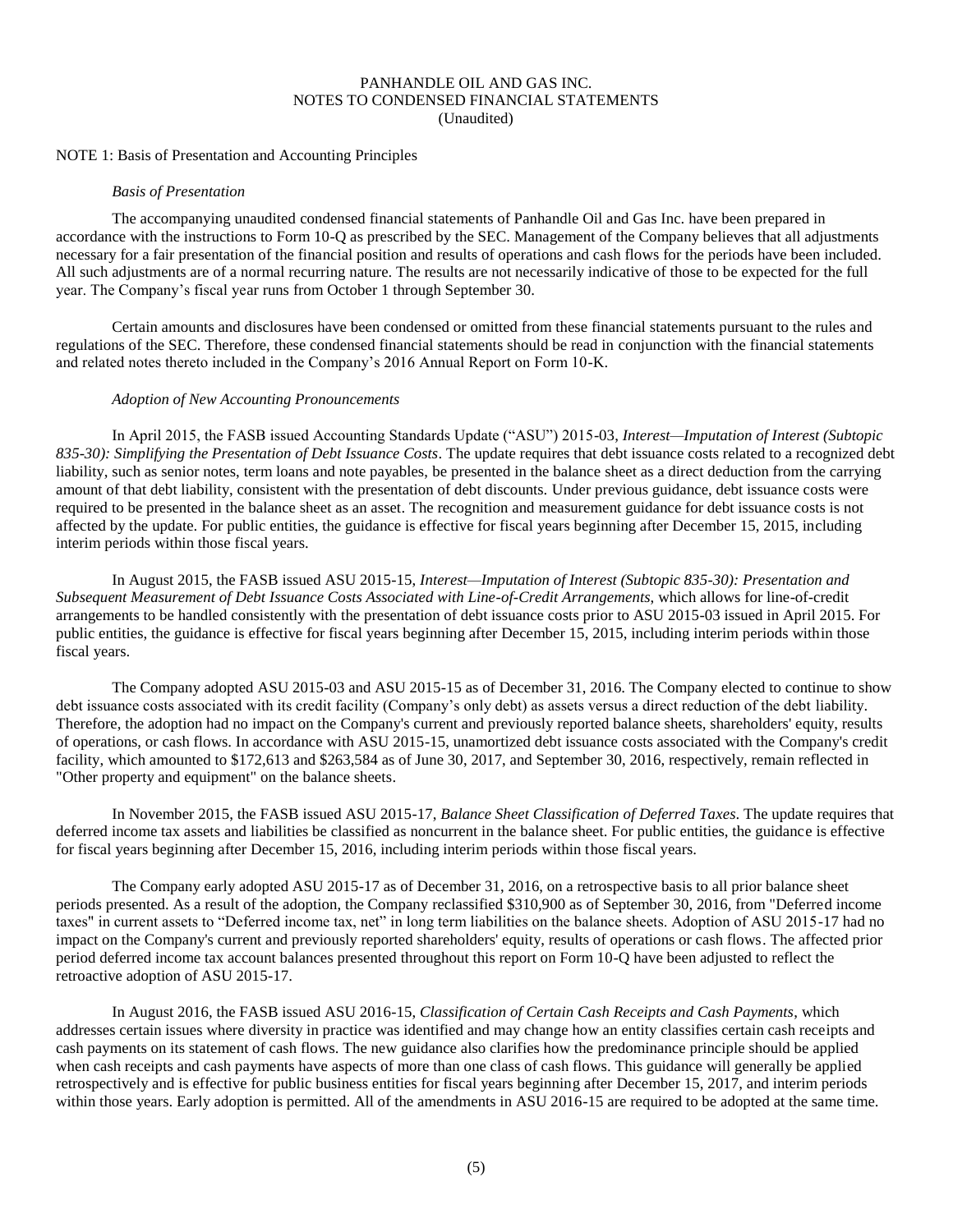The Company early adopted ASU 2016-15 as of December 31, 2016. As a result of the adoption, the Company reclassified "Proceeds from leasing fee mineral acreage", which totaled \$4,026,283 and \$7,494,570 for the nine months ended June 30, 2017, and June 30, 2016, respectively, from Investing Activities to Operating Activities on the Condensed Statements of Cash Flows as these transactions are made in our normal course of business and represent operating activities based on the application of the predominance principle. As another result of this adoption, we are also electing to classify our distributions received from equity method investments using the Cumulative Earnings Approach. Distributions received are considered returns on investment and classified as cash inflows from operating activities, unless the investor's cumulative distributions received less distributions received in prior periods that were determined to be returns of investment exceed cumulative equity in earnings recognized by the investor. When such an excess occurs, the current-period distribution up to this excess should be considered a return of investment and classified as cash inflows from investing activities. This election did not have any impact on our cash flow statements as the Company was already applying this approach. Adoption of ASU 2016-15 had no impact on the Company's current and previously reported shareholders' equity, results of operations or balance sheets. The affected prior period balances in the Condensed Statements of Cash Flows presented throughout this report on Form 10-Q have been adjusted to reflect the retroactive adoption of ASU 2016-15.

In March 2016, the FASB issued ASU 2016-09, *Compensation - Stock Compensation (Topic 718): Improvements to Employee Share-Based Payment Accounting*. The new guidance is intended to improve the accounting for employee share-based payments and affect all organizations that issue share-based payment awards to their employees. The guidance changes how companies account for certain aspects of share-based payment awards, including the accounting for income taxes, forfeitures, and statutory tax withholding requirements, as well as classification in the statement of cash flows. The standard is effective for interim and annual reporting periods beginning after December 15, 2016, and will be adopted either prospectively, retrospectively or using a modified retrospective transition approach depending on the topic covered in the standard. Early adoption is permitted for any organization in any interim or annual period. On a prospective basis companies will no longer record excess tax benefits and deficiencies in additional paid-in capital. Instead, excess tax benefits and deficiencies will be recognized as income tax expense or benefit in the income statement. This is expected to result in increased volatility in income tax expense/benefit and corresponding variations in the relationship between income tax expense/benefit and pre-tax income/loss from period to period. Also, companies will have to present excess tax benefits and deficiencies as operating activities on the statement of cash flows (prospectively or retrospectively). The new guidance will also require an employer to classify as a financing activity in its statement of cash flows the cash paid to a tax authority when shares are withheld to satisfy the employer's statutory income tax withholding obligation.

The Company early adopted ASU 2016-09 as of October 1, 2016. As a result of the adoption, the Company recorded \$228,000 of excess tax benefits from stock-based compensation in the "Provision (benefit) for income taxes" on the Condensed Statements of Operations in the nine-month period ended June 30, 2017, versus "Capital in excess of par" on the Condensed Balance Sheets in the nine-month period ended June 30, 2016, as was previously required. This part of the guidance is to be applied prospectively, so the prior period balances have not been reclassified. The Company also presented excess tax benefits from stockbased compensation in the "Operating Activities" section of the Condensed Statements of Cash Flows in the current period versus the "Financing Activities" section of the Condensed Statements of Cash Flows as was previously presented. The Company has elected to apply this part of the guidance prospectively, so the prior period balances have not been reclassified. The guidance also requires that companies present employees taxes paid upon vesting as financing activities on the statement of cash flows (Purchases of Treasury Stock). This requirement had no impact on the Company, as this has been the practice historically. The Company is also electing to account for forfeitures of awards as they occur, instead of estimating a forfeiture amount. A cumulative-effect adjustment to retained earnings was not necessary for this transition as there were no material forfeitures estimated or incurred in the past. The adoption of this ASU could cause volatility in the effective tax rate going forward.

## *New Accounting Pronouncements yet to be Adopted*

In February 2016, the FASB issued its new lease accounting guidance in ASU 2016-02, *Leases (Topic 842)*. Under the new guidance, lessees will be required to recognize the following for all leases (with the exception of short-term leases) at the commencement date: 1) a lease liability, which is a lessee's obligation to make lease payments arising from a lease, measured on a discounted basis; and 2) a right-of-use asset, which is an asset that represents the lessee's right to use, or control the use of, a specified asset for the lease term. The new lease guidance simplified the accounting for sale and leaseback transactions primarily because lessees must recognize lease assets and lease liabilities. Lessees will no longer be provided with a source of off-balance sheet financing. For public entities, the guidance is effective for fiscal years beginning after December 15, 2018, including interim periods within those fiscal years. Early application is permitted for all public business entities upon issuance. Lessees (for capital and operating leases) and lessors (for sales-type, direct financing, and operating leases) must apply a modified retrospective transition approach for leases existing at, or entered into after, the beginning of the earliest comparative period presented in the financial statements. The modified retrospective approach would not require any transition accounting for leases that expired before the earliest comparative period presented. Lessees and lessors may not apply a full retrospective transition approach. We are assessing the potential impact that this update will have on our financial statements.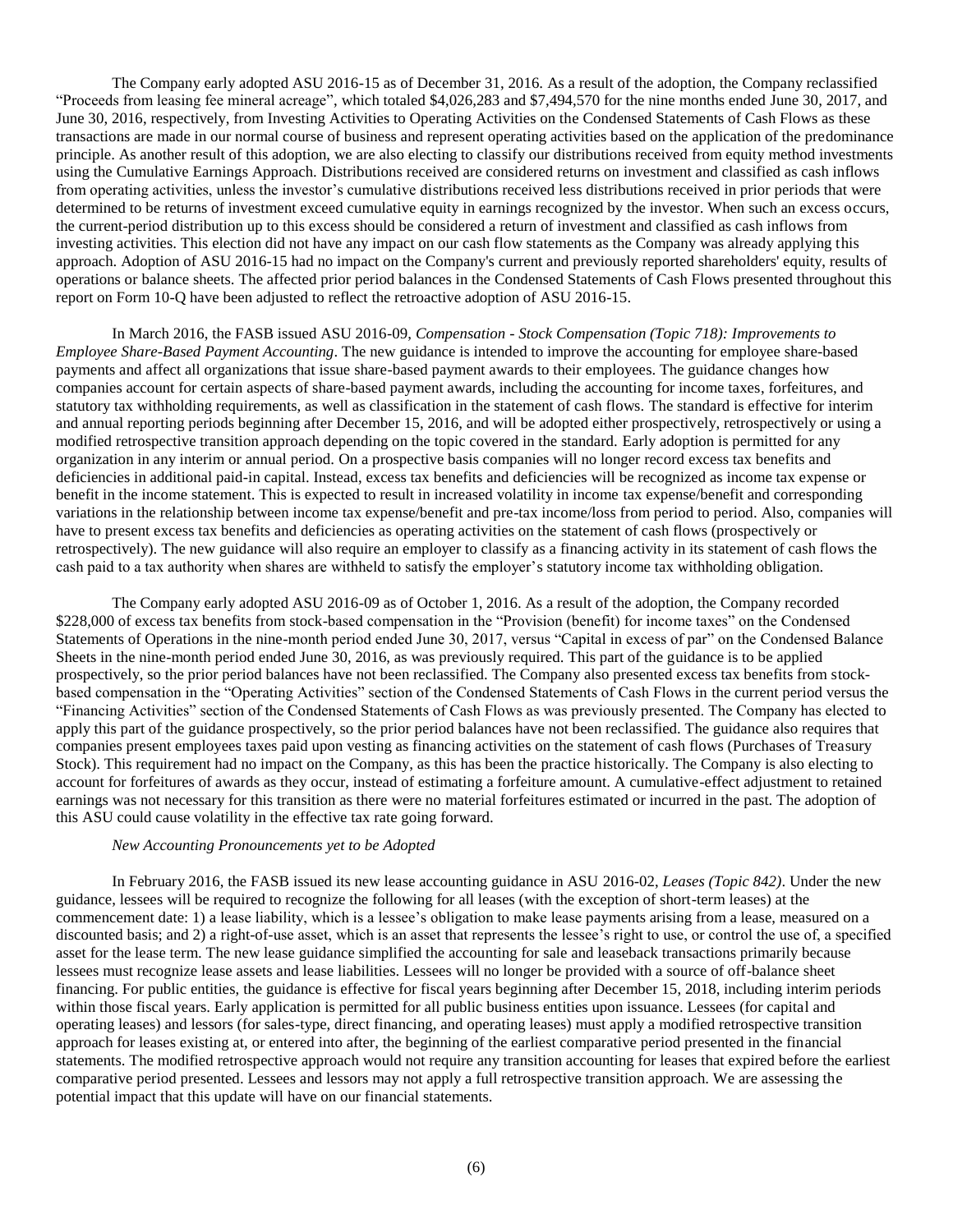In January 2016, the FASB issued ASU 2016-01, *Financial Instruments – Overall (Subtopic 825-10): Recognition and Measurement of Financial Assets and Financial Liabilities*. The new guidance is intended to improve the recognition and measurement of financial instruments. The new guidance is effective for public companies for fiscal years beginning after December 15, 2017, including interim periods within those fiscal years. We are assessing the potential impact that this update will have on our financial statements.

In May 2014, the FASB issued ASU 2014-09, *Revenue from Contracts with Customers*, which will supersede nearly all existing revenue recognition guidance under GAAP. The standard's core principle is that a company will recognize revenue when it transfers promised goods or services to customers in an amount that reflects the consideration to which the company expects to be entitled in exchange for those goods or services. We are evaluating our existing revenue recognition policies to determine whether any contracts in the scope of the guidance will be affected by the new requirements. The standard is effective for us on October 1, 2018. The standard allows for either "full retrospective" adoption, meaning the standard is applied to all of the periods presented, or "modified retrospective" adoption, meaning the standard is applied only to the most current period presented in the financial statements. We are currently evaluating the potential impact that this update will have on our financial statements and the transition method that will be elected.

Other accounting standards that have been issued or proposed by the FASB, or other standards-setting bodies, that do not require adoption until a future date are not expected to have a material impact on the financial statements upon adoption.

#### NOTE 2: Income Taxes

The Company's provision for income taxes differs from the statutory rate primarily due to estimated federal and state benefits generated from estimated excess federal and Oklahoma percentage depletion, which are permanent tax benefits. Excess percentage depletion, both federal and Oklahoma, can only be taken in the amount that it exceeds cost depletion which is calculated on a unit-ofproduction basis. The adoption of ASU 2016-09 will also increase volatility in the effective tax rate going forward. Excess tax benefits and deficiencies of stock based compensation will be recognized as income tax expense (benefit) in the statement of operations prospectively versus additional paid in capital in the equity section of the balance sheet as was previously required.

Both excess federal percentage depletion, which is limited to certain production volumes and by certain income levels, and excess Oklahoma percentage depletion, which has no limitation on production volume, reduce estimated taxable income or add to estimated taxable loss projected for any year. The federal and Oklahoma excess percentage depletion estimates will be updated throughout the year until finalized with detailed well-by-well calculations at fiscal year-end. Federal and Oklahoma excess percentage depletion, when a provision for income taxes is expected for the year, decreases the effective tax rate, while the effect is to increase the effective tax rate when a benefit for income taxes is expected for the year. The benefits of federal and Oklahoma excess percentage depletion and excess tax benefits and deficiencies of stock based compensation are not directly related to the amount of pre-tax income (loss) recorded in a period. Accordingly, in periods where a recorded pre-tax income or loss is relatively small, the proportional effect of these items on the effective tax rate may be significant. The effective tax rate for the nine months ended June 30, 2017, was a 10% provision as compared to a 42% benefit for the nine months ended June 30, 2016. The effective tax rate for the quarter ended June 30, 2017, was a 31% provision as compared to a 55% benefit for the quarter ended June 30, 2016.

#### NOTE 3: Basic and Diluted Earnings (Loss) per Share

Basic and diluted earnings (loss) per share is calculated using net income (loss) divided by the weighted average number of voting common shares outstanding, including unissued, vested directors' deferred compensation shares during the period.

### NOTE 4: Long-term Debt

The Company has a \$200,000,000 credit facility with a group of banks headed by Bank of Oklahoma (BOK) with a current borrowing base of \$80,000,000 and a maturity date of November 30, 2018. The credit facility is subject to a semi-annual borrowing base determination, wherein BOK applies their commodity pricing forecast to the Company's reserve forecast and determines a borrowing base. The facility is secured by certain of the Company's properties with a net book value of \$155,271,161 at June 30, 2017. The interest rate is based on BOK prime plus from 0.375% to 1.125%, or 30 day LIBOR plus from 1.875% to 2.625%. The election of BOK prime or LIBOR is at the Company's discretion. The interest rate spread from BOK prime or LIBOR will be charged based on the ratio of the loan balance to the borrowing base. The interest rate spread from LIBOR or the prime rate increases as a larger percent of the borrowing base is advanced. At June 30, 2017, the effective interest rate was 3.26%.

The Company's debt is recorded at the carrying amount on its balance sheet. The carrying amount of the Company's revolving credit facility approximates fair value because the interest rates are reflective of market rates.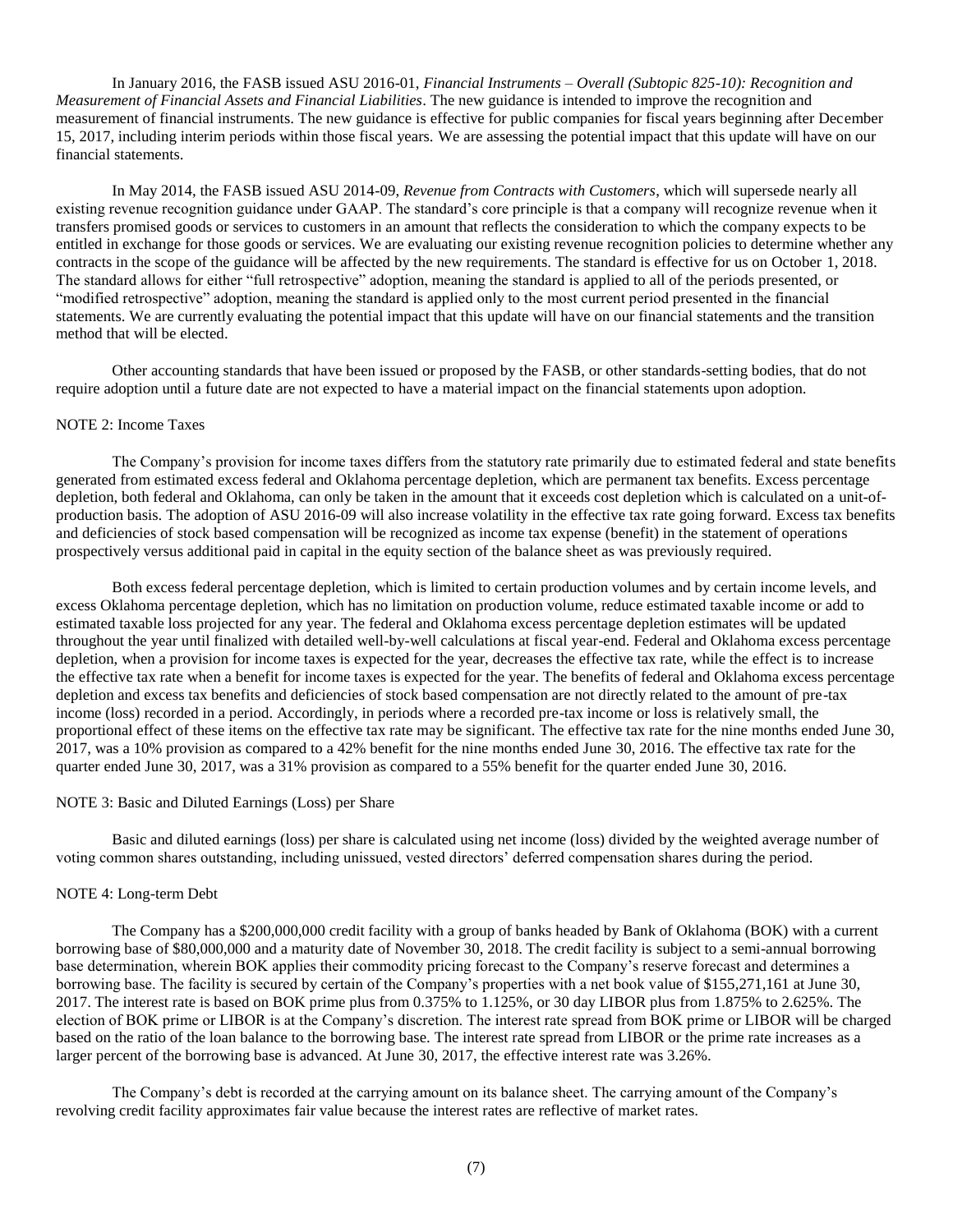Determinations of the borrowing base are made semi-annually (June and December) or whenever the banks, in their discretion, believe that there has been a material change in the value of the oil and natural gas properties. In June 2017, the borrowing base was redetermined by the banks and left unchanged at \$80,000,000. The loan agreement contains customary covenants which, among other things, require periodic financial and reserve reporting and place certain limits on the Company's incurrence of indebtedness, liens, payment of dividends and acquisitions of treasury stock. In addition, the Company is required to maintain certain financial ratios, a current ratio (as defined by bank agreement – current assets includes availability under outstanding credit facility) of no less than 1.0 to 1.0 and a funded debt to EBITDA (trailing twelve months as defined by bank agreement – traditional EBITDA with the unrealized gain or loss on derivative contracts also removed from earnings) of no more than 4.0 to 1.0. At June 30, 2017, the Company was in compliance with the covenants of the loan agreement and has \$30,000,000 of availability under its outstanding credit facility.

## NOTE 5: Deferred Compensation Plan for Non-Employee Directors

Annually, non-employee directors may elect to be included in the Deferred Compensation Plan for Non-Employee Directors. The Deferred Compensation Plan for Non-Employee Directors provides that each outside director may individually elect to be credited with future unissued shares of Company common stock rather than cash for all or a portion of the annual retainers, Board meeting fees and committee meeting fees. These unissued shares are recorded to each director's deferred compensation account at the closing market price of the shares (i) on the dates of the Board and committee meetings, and (ii) on the payment dates of the annual retainers. Only upon a director's retirement, termination, death, or a change-in-control of the Company will the shares recorded for such director be issued under the Deferred Compensation Plan for Non-Employee Directors. Directors may elect to receive shares, when issued, over annual time periods up to ten years. The promise to issue such shares in the future is an unsecured obligation of the Company.

## NOTE 6: Restricted Stock Plan

In March 2010, shareholders approved the Panhandle Oil and Gas Inc. 2010 Restricted Stock Plan (2010 Stock Plan), which made available 200,000 shares of common stock to provide a long-term component to the Company's total compensation package for its officers and to further align the interest of its officers with those of its shareholders. In March 2014, shareholders approved an amendment to increase the number of shares of common stock reserved for issuance under the 2010 Stock Plan from 200,000 shares to 500,000 shares and to allow the grant of shares of restricted stock to our directors. The 2010 Stock Plan, as amended, is designed to provide as much flexibility as possible for future grants of restricted stock so that the Company can respond as necessary to provide competitive compensation in order to retain, attract and motivate directors and officers of the Company and to align their interests with those of the Company's shareholders.

Effective in May 2014, the board of directors adopted resolutions to allow management, at their discretion, to purchase the Company's common stock as treasury shares up to an amount equal to the aggregate number of shares of common stock awarded pursuant to the Company's Amended 2010 Restricted Stock Plan, contributed by the Company to its ESOP and credited to the accounts of directors pursuant to the Deferred Compensation Plan for Non-Employee Directors.

On December 9, 2016, the Company awarded 6,845 non-performance based shares and 20,531 performance based shares of the Company's common stock as restricted stock to certain officers. The restricted stock vests at the end of a three-year period and contains non-forfeitable rights to receive dividends and voting rights during the vesting period. The non-performance and performance based shares had a fair value on their award date of \$176,260 and \$292,884, respectively. The fair value for the performance and the non-performance based awards will be recognized as compensation expense ratably over the vesting period. The fair value of the performance based shares on their award date is calculated by simulating the Company's stock prices as compared to the Dow Jones Select Oil Exploration and Production Index (DJSOEP) prices utilizing a Monte Carlo model covering the performance period (December 9, 2016, through December 9, 2019).

On December 31, 2016, the Company awarded 8,916 non-performance based shares of the Company's common stock as restricted stock to its non-employee directors. The restricted stock vests quarterly over one year starting on March 31, 2017. The restricted stock contains non-forfeitable rights to receive dividends and voting rights during the vesting period. These nonperformance based shares had a fair value on their award date of \$209,970.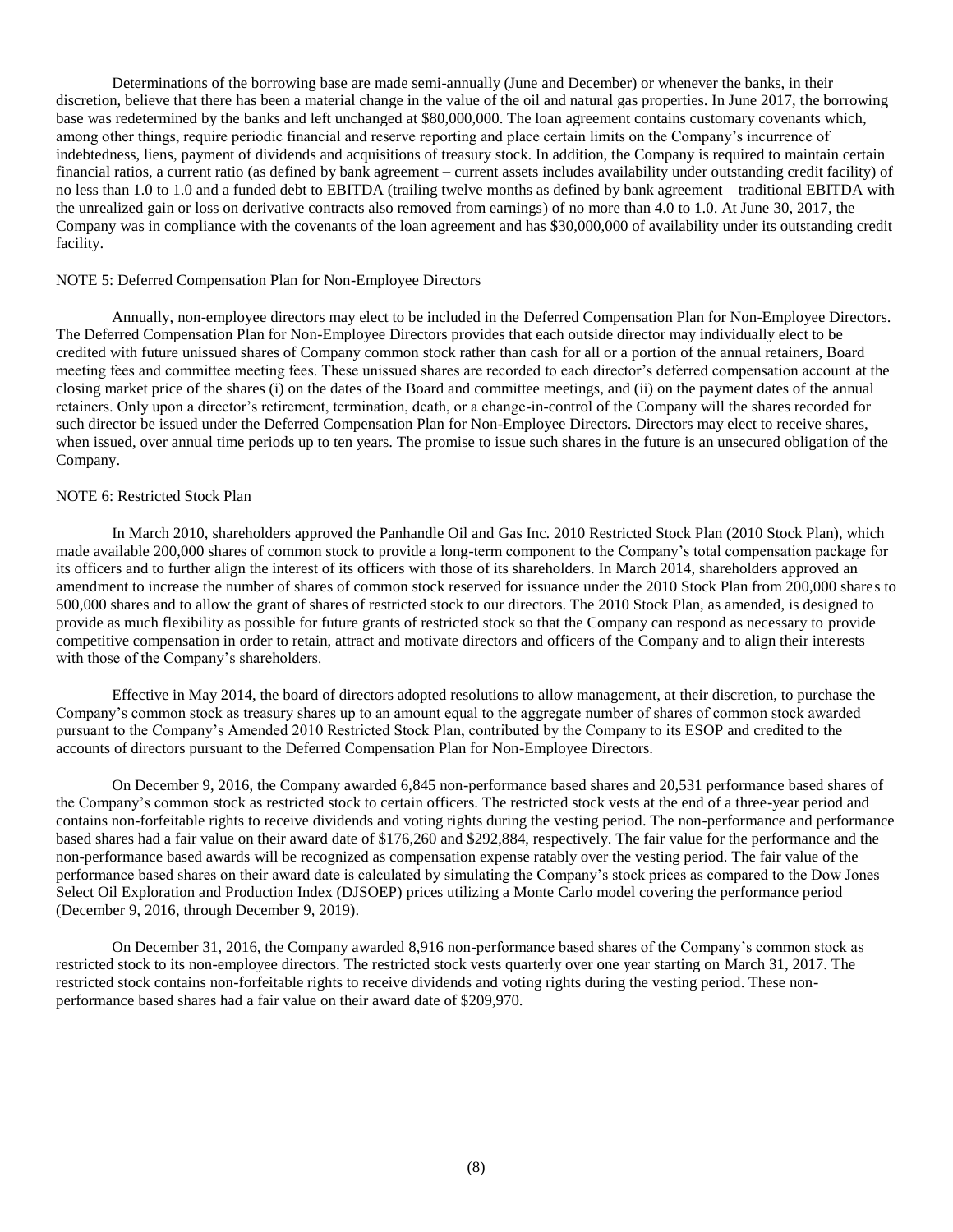The following table summarizes the Company's pre-tax compensation expense for the three and nine months ended June 30, 2017 and 2016, related to the Company's performance based and non-performance based restricted stock.

|                                         | Three Months Ended |  |         | Nine Months Ended |             |  |         |
|-----------------------------------------|--------------------|--|---------|-------------------|-------------|--|---------|
|                                         | June $30$ .        |  |         |                   | June $30$ . |  |         |
|                                         | 2017<br>2016       |  |         | 2017              | 2016        |  |         |
| Performance based, restricted stock     | 51.302             |  | 40.380  |                   | 181.820     |  | 350,270 |
| Non-performance based, restricted stock | 85.919             |  | 96.308  |                   | 273.034     |  | 294.513 |
| Total compensation expense              | 137.221            |  | 136.688 |                   | 454.854     |  | 644.783 |

A summary of the Company's unrecognized compensation cost for its unvested performance based and non-performance based restricted stock and the weighted-average periods over which the compensation cost is expected to be recognized are shown in the following table.

|                                         | As of June 30, 2017      |                         |
|-----------------------------------------|--------------------------|-------------------------|
|                                         | Unrecognized             | <b>Weighted Average</b> |
|                                         | <b>Compensation Cost</b> | Period (in years)       |
| Performance based, restricted stock     | 318,920                  | 1.98                    |
| Non-performance based, restricted stock | 317.247                  | 1.51                    |
| Total                                   | 636,167                  |                         |

Upon vesting, shares are expected to be issued out of shares held in treasury.

## NOTE 7: Oil, NGL and Natural Gas Reserves

Management considers the estimation of the Company's crude oil, NGL and natural gas reserves to be the most significant of its judgments and estimates. Changes in crude oil, NGL and natural gas reserve estimates affect the Company's calculation of DD&A, provision for retirement of assets and assessment of the need for asset impairments. On an annual basis, with a semi-annual update, the Company's Independent Consulting Petroleum Engineer, with assistance from Company staff, prepares estimates of crude oil, NGL and natural gas reserves based on available geological and seismic data, reservoir pressure data, core analysis reports, well logs, analogous reservoir performance history, production data and other available sources of engineering, geological and geophysical information. Between periods in which reserves would normally be calculated, the Company updates the reserve calculations utilizing appropriate prices for the current period. The estimated oil, NGL and natural gas reserves were computed using the 12-month average price calculated as the unweighted arithmetic average of the first-day-of-the-month oil, NGL and natural gas price for each month within the 12-month period prior to the balance sheet date, held flat over the life of the properties. However, projected future crude oil, NGL and natural gas pricing assumptions are used by management to prepare estimates of crude oil, NGL and natural gas reserves and future net cash flows used in asset impairment assessments and in formulating management's overall operating decisions. Crude oil, NGL and natural gas prices are volatile and affected by worldwide production and consumption and are outside the control of management.

#### NOTE 8: Impairment

All long-lived assets, principally oil and natural gas properties, are monitored for potential impairment when circumstances indicate that the carrying value of the asset may be greater than its estimated future net cash flows. The evaluations involve significant judgment since the results are based on estimated future events, such as: inflation rates; future drilling and completion costs; future sales prices for oil, NGL and natural gas; future production costs; estimates of future oil, NGL and natural gas reserves to be recovered and the timing thereof; the economic and regulatory climates and other factors. The need to test a property for impairment may result from significant declines in sales prices or unfavorable adjustments to oil, NGL and natural gas reserves. Between periods in which reserves would normally be calculated, the Company updates the reserve calculations to reflect any material changes since the prior report was issued and then utilizes updated projected future price decks current with the period. For the three months ended June 30, 2017 and 2016, the assessment resulted in impairment provisions on producing properties of \$0 and \$0, respectively. For the nine months ended June 30, 2017 and 2016, the assessment resulted in impairment provisions on producing properties of \$10,788 and \$11,849,064, respectively. A significant reduction in oil, NGL and natural gas prices or a decline in reserve volumes may lead to additional impairment in future periods that may be material to the Company.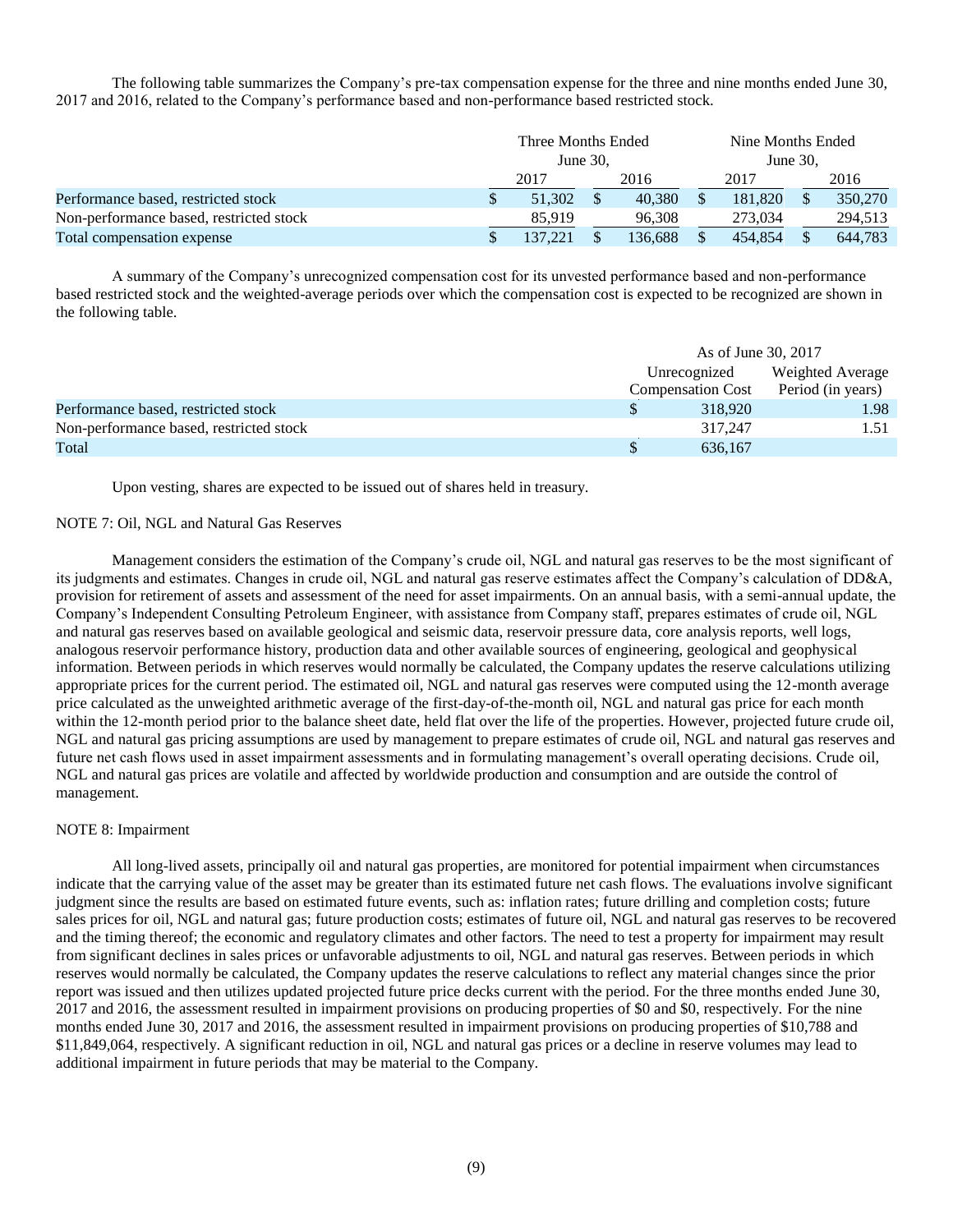### NOTE 9: Capitalized Costs

As of June 30, 2017, and September 30, 2016, non-producing oil and natural gas properties include costs of \$0 and \$5,917, respectively, on exploratory wells which were drilling and/or testing.

### NOTE 10: Derivatives

The Company has entered into commodity price derivative agreements including fixed swap contracts and costless collar contracts. These instruments are intended to reduce the Company's exposure to short-term fluctuations in the price of oil and natural gas. Fixed swap contracts set a fixed price and provide payments to the Company if the index price is below the fixed price, or require payments by the Company if the index price is above the fixed price. Collar contracts set a fixed floor price and a fixed ceiling price and provide payments to the Company if the index price falls below the floor or require payments by the Company if the index price rises above the ceiling. These contracts cover only a portion of the Company's natural gas and oil production and provide only partial price protection against declines in natural gas and oil prices. These derivative instruments may expose the Company to risk of financial loss and limit the benefit of future increases in prices. All of the Company's derivative contracts are with Bank of Oklahoma and are secured under its credit facility with Bank of Oklahoma. The derivative instruments have settled or will settle based on the prices below.

Derivative contracts in place as of June 30, 2017

|                               | Production volume |                        |                                 |
|-------------------------------|-------------------|------------------------|---------------------------------|
| Contract period               | covered per month | Index                  | Contract price                  |
| Natural gas costless collars  |                   |                        |                                 |
| January - December 2017       | 50,000 Mmbtu      | NYMEX Henry Hub        | \$2.80 floor / \$3.47 ceiling   |
| January - December 2017       | 50,000 Mmbtu      | <b>NYMEX Henry Hub</b> | \$3.00 floor / \$3.35 ceiling   |
| April - December 2017         | 50,000 Mmbtu      | NYMEX Henry Hub        | \$2.80 floor / \$3.35 ceiling   |
| April - December 2017         | 50,000 Mmbtu      | <b>NYMEX Henry Hub</b> | \$2.75 floor / \$3.35 ceiling   |
| April - December 2017         | 30,000 Mmbtu      | <b>NYMEX Henry Hub</b> | \$3.00 floor / \$3.65 ceiling   |
| May - December 2017           | 50,000 Mmbtu      | <b>NYMEX Henry Hub</b> | \$3.00 floor / \$3.60 ceiling   |
| May - December 2017           | 50,000 Mmbtu      | NYMEX Henry Hub        | \$3.20 floor / \$3.65 ceiling   |
| January - March 2018          | 100,000 Mmbtu     | <b>NYMEX Henry Hub</b> | \$3.50 floor / \$3.95 ceiling   |
| January - March 2018          | 150,000 Mmbtu     | NYMEX Henry Hub        | \$3.40 floor / \$3.95 ceiling   |
| January - December 2018       | 40,000 Mmbtu      | <b>NYMEX Henry Hub</b> | \$2.75 floor / \$3.35 ceiling   |
| Natural gas fixed price swaps |                   |                        |                                 |
| January - December 2017       | 25,000 Mmbtu      | <b>NYMEX Henry Hub</b> | \$3.100                         |
| April - December 2017         | 50,000 Mmbtu      | NYMEX Henry Hub        | \$3.070                         |
| April - December 2017         | 50,000 Mmbtu      | <b>NYMEX Henry Hub</b> | \$3.210                         |
| April - December 2017         | 30,000 Mmbtu      | NYMEX Henry Hub        | \$3.300                         |
| July - December 2017          | 50,000 Mmbtu      | <b>NYMEX Henry Hub</b> | \$3.510                         |
| January - March 2018          | 50,000 Mmbtu      | <b>NYMEX Henry Hub</b> | \$3.700                         |
| January - March 2018          | 75,000 Mmbtu      | <b>NYMEX Henry Hub</b> | \$3.575                         |
| January - March 2018          | 100,000 Mmbtu     | NYMEX Henry Hub        | \$3.520                         |
| Oil costless collars          |                   |                        |                                 |
| January - December 2017       | 3,000 Bbls        | <b>NYMEX WTI</b>       | \$50.00 floor / \$55.00 ceiling |
| January - December 2017       | 3,000 Bbls        | <b>NYMEX WTI</b>       | \$52.00 floor / \$58.00 ceiling |
| January - December 2017       | 3,000 Bbls        | <b>NYMEX WTI</b>       | \$53.00 floor / \$57.75 ceiling |
| April - December 2017         | 2,000 Bbls        | <b>NYMEX WTI</b>       | \$50.00 floor / \$57.50 ceiling |
| July - December 2017          | 5,000 Bbls        | <b>NYMEX WTI</b>       | \$45.00 floor / \$56.25 ceiling |
| Oil fixed price swaps         |                   |                        |                                 |
| January - December 2017       | 3,000 Bbls        | <b>NYMEX WTI</b>       | \$53.89                         |
| April - December 2017         | 2,000 Bbls        | <b>NYMEX WTI</b>       | \$54.20                         |
| January - March 2018          | 4.000 Bbls        | <b>NYMEX WTI</b>       | \$54.00                         |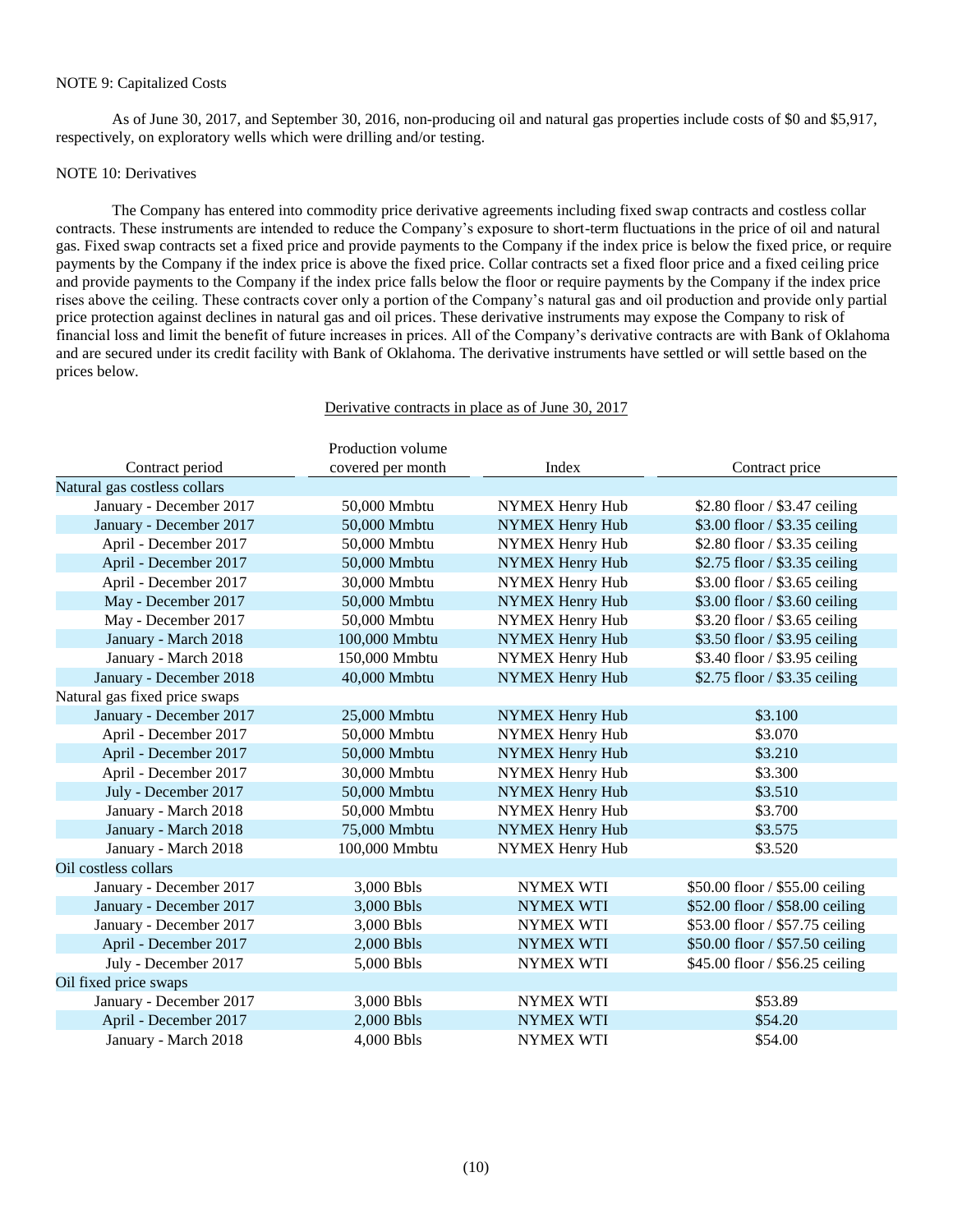## Derivative contracts in place as of September 30, 2016

|                               | Production volume |                        |                                 |
|-------------------------------|-------------------|------------------------|---------------------------------|
| Contract period               | covered per month | Index                  | Contract price                  |
| Natural gas costless collars  |                   |                        |                                 |
| April - October 2016          | 200,000 Mmbtu     | NYMEX Henry Hub        | $$1.95$ floor / \$2.40 ceiling  |
| October - December 2016       | 70,000 Mmbtu      | <b>NYMEX Henry Hub</b> | \$2.75 floor / \$3.05 ceiling   |
| October - December 2016       | 50,000 Mmbtu      | NYMEX Henry Hub        | \$2.90 floor $/$ \$3.40 ceiling |
| November 2016 - March 2017    | 50,000 Mmbtu      | <b>NYMEX Henry Hub</b> | \$2.25 floor / \$3.65 ceiling   |
| November 2016 - March 2017    | 80,000 Mmbtu      | NYMEX Henry Hub        | \$2.25 floor $/$ \$3.95 ceiling |
| November 2016 - March 2017    | 50,000 Mmbtu      | <b>NYMEX Henry Hub</b> | \$2.60 floor / \$3.25 ceiling   |
| January - June 2017           | 50,000 Mmbtu      | NYMEX Henry Hub        | \$2.85 floor / \$3.35 ceiling   |
| January - December 2017       | 50,000 Mmbtu      | NYMEX Henry Hub        | \$2.80 floor / \$3.47 ceiling   |
| January - December 2017       | 50,000 Mmbtu      | NYMEX Henry Hub        | $$3.00$ floor / \$3.35 ceiling  |
| April - December 2017         | 50,000 Mmbtu      | NYMEX Henry Hub        | \$2.80 floor / \$3.35 ceiling   |
| April - December 2017         | 50,000 Mmbtu      | NYMEX Henry Hub        | \$2.75 floor $/$ \$3.35 ceiling |
| Natural gas fixed price swaps |                   |                        |                                 |
| October 2016                  | 100,000 Mmbtu     | NYMEX Henry Hub        | \$2.410                         |
| October 2016 - March 2017     | 25,000 Mmbtu      | <b>NYMEX Henry Hub</b> | \$3.200                         |
| November 2016 - April 2017    | 80,000 Mmbtu      | NYMEX Henry Hub        | \$2.955                         |
| January - December 2017       | 25,000 Mmbtu      | NYMEX Henry Hub        | \$3.100                         |
| April - December 2017         | 50,000 Mmbtu      | NYMEX Henry Hub        | \$3.070                         |
| Oil costless collars          |                   |                        |                                 |
| July - December 2016          | 3,000 Bbls        | <b>NYMEX WTI</b>       | \$35.00 floor / \$49.00 ceiling |
| October - December 2016       | 3,000 Bbls        | <b>NYMEX WTI</b>       | \$40.00 floor / \$47.25 ceiling |
| October 2016 - March 2017     | 3,000 Bbls        | <b>NYMEX WTI</b>       | \$40.00 floor / \$58.50 ceiling |
| October 2016 - March 2017     | 3,000 Bbls        | <b>NYMEX WTI</b>       | \$45.00 floor / \$54.00 ceiling |
| October 2016 - March 2017     | 3,000 Bbls        | <b>NYMEX WTI</b>       | \$45.00 floor / \$55.50 ceiling |

The Company has elected not to complete all of the documentation requirements necessary to permit these derivative contracts to be accounted for as cash flow hedges. The Company's fair value of derivative contracts was a net asset of \$1,451,397 as of June 30, 2017, and a net liability of \$428,271 as of September 30, 2016.

The fair value amounts recognized for the Company's derivative contracts executed with the same counterparty under a master netting arrangement may be offset. The Company has the choice to offset or not, but that choice must be applied consistently. A master netting arrangement exists if the reporting entity has multiple contracts with a single counterparty that are subject to a contractual agreement that provides for the net settlement of all contracts through a single payment in a single currency in the event of default on or termination of any one contract. Offsetting the fair values recognized for the derivative contracts outstanding with a single counterparty results in the net fair value of the transactions being reported as an asset or a liability in the Condensed Balance **Sheets**.

The following table summarizes and reconciles the Company's derivative contracts' fair values at a gross level back to net fair value presentation on the Company's Condensed Balance Sheets at June 30, 2017, and September 30, 2016. The Company has offset all amounts subject to master netting agreements in the Company's Condensed Balance Sheets at June 30, 2017, and September 30, 2016.

|                                              |                            | June 30, 2017 |                 |           | September 30, 2016         |                          |                        |
|----------------------------------------------|----------------------------|---------------|-----------------|-----------|----------------------------|--------------------------|------------------------|
|                                              | Fair Value (a)             |               |                 |           |                            |                          |                        |
|                                              | <b>Commodity Contracts</b> |               |                 |           | <b>Commodity Contracts</b> |                          |                        |
|                                              |                            |               | Non-            |           |                            | Non-                     | Non-                   |
|                                              | Current                    | Current       | Current         | Current   | Current                    | Current                  | Current                |
|                                              | Assets                     | Liabilities   | Assets          | Assets    | Liabilities                | Assets                   | Liabilities            |
| Gross amounts recognized                     | \$1,492,208                | 52.522<br>S   | \$11,711        | \$68,235  | \$471,847                  | $$4,759$ \, $$$          | 29.418                 |
| Offsetting adjustments                       | (52, 522)                  | (52, 522)     | -               | (68, 235) | (68, 235)                  | (4,759)                  | (4,759)                |
| Net presentation on Condensed Balance Sheets | \$1.439,686                |               | $-$ \$11,711 \$ |           | $-$ \$ 403,612             | $\overline{\phantom{0}}$ | 24.659<br><sup>S</sup> |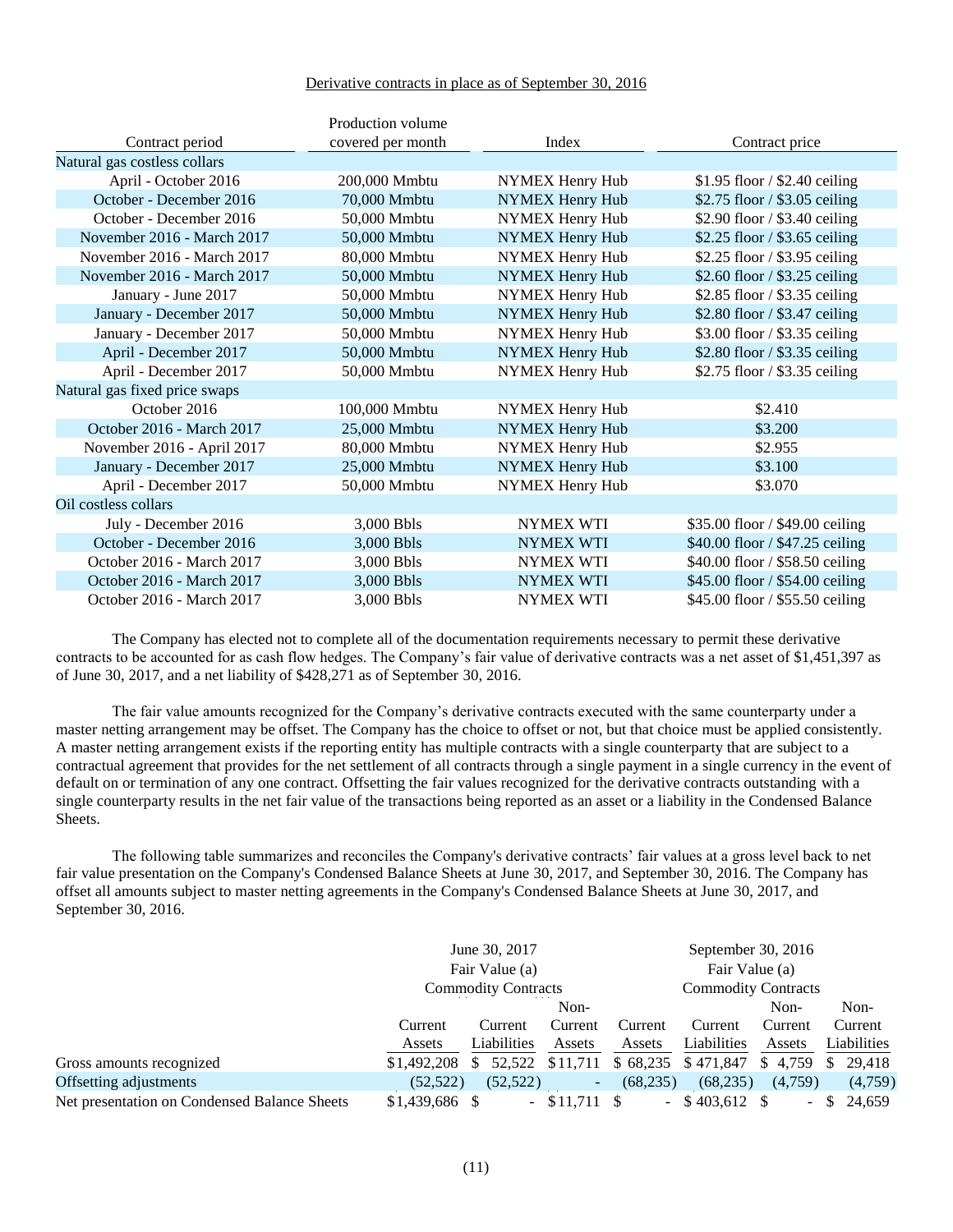(a) See Fair Value Measurements section for further disclosures regarding fair value of financial instruments.

The fair value of derivative assets and derivative liabilities is adjusted for credit risk. The impact of credit risk was immaterial for all periods presented.

## NOTE 11: Fair Value Measurements

Fair value is defined as the amount that would be received from the sale of an asset or paid for the transfer of a liability in an orderly transaction between market participants, i.e., an exit price. To estimate an exit price, a three-level hierarchy is used. The fair value hierarchy prioritizes the inputs, which refer broadly to assumptions market participants would use in pricing an asset or a liability, into three levels. Level 1 inputs are unadjusted quoted prices in active markets for identical assets and liabilities. Level 2 inputs are inputs other than quoted prices included within Level 1 that are observable for the asset or liability, either directly or indirectly. If the asset or liability has a specified (contractual) term, a Level 2 input must be observable for substantially the full term of the asset or liability. Level 2 inputs include the following: (i) quoted prices for similar assets or liabilities in active markets; (ii) quoted prices for identical or similar assets or liabilities in markets that are not active; (iii) inputs other than quoted prices that are observable for the asset or liability; or (iv) inputs that are derived principally from or corroborated by observable market data by correlation or other means. Level 3 inputs are unobservable inputs for the financial asset or liability.

The following table provides fair value measurement information for financial assets and liabilities measured at fair value on a recurring basis as of June 30, 2017.

|                                 | Fair Value Measurement at June 30, 2017 |                     |              |             |           |                     |                   |         |  |  |
|---------------------------------|-----------------------------------------|---------------------|--------------|-------------|-----------|---------------------|-------------------|---------|--|--|
|                                 | <b>Ouoted</b>                           |                     |              | Significant |           |                     |                   |         |  |  |
|                                 | Prices in<br>Active                     |                     | Other        |             |           |                     | Significant       |         |  |  |
|                                 |                                         |                     |              | Observable  |           | Unobservable        |                   |         |  |  |
|                                 | Markets                                 |                     | Inputs       |             | Inputs    |                     | <b>Total Fair</b> |         |  |  |
|                                 | (Level 1)                               |                     | (Level 2)    |             | (Level 3) |                     |                   | Value   |  |  |
| Financial Assets (Liabilities): |                                         |                     |              |             |           |                     |                   |         |  |  |
| Derivative Contracts - Swaps    | \$                                      | $\omega_{\rm{eff}}$ | $\mathbb{S}$ | 732,223     | <b>S</b>  | $\omega_{\rm{eff}}$ | $\mathbf{s}$      | 732,223 |  |  |
| Derivative Contracts - Collars  | \$                                      | $\sim$ $^{-1}$      | -S           | $\sim$      |           | 719.174             |                   | 719,174 |  |  |

Level 2 – Market Approach - The fair values of the Company's swaps are based on a third-party pricing model which utilizes inputs that are either readily available in the public market, such as natural gas curves, or can be corroborated from active markets. These values are based upon future prices, time to maturity and other factors. These values are then compared to the values given by our counterparties for reasonableness.

Level 3 – The fair values of the Company's costless collar contracts are based on a pricing model which utilizes inputs that are unobservable or not readily available in the public market. These values are based upon future prices, volatility, time to maturity and other factors. These values are then compared to the values given by our counterparties for reasonableness.

The significant unobservable inputs for Level 3 derivative contracts include market volatility and credit risk of counterparties. Changes in these inputs will impact the fair value measurement of our derivative contracts. An increase (decrease) in the volatility of oil and natural gas prices will decrease (increase) the fair value of oil and natural gas derivatives and adverse changes to our counterparties' creditworthiness will decrease the fair value of our derivatives.

The following table represents quantitative disclosures about unobservable inputs for Level 3 Fair Value Measurements.

| Instrument Type     | Unobservable Input         | Range           | Weighted<br>Average | Fair Value<br>June 30, 2017 |
|---------------------|----------------------------|-----------------|---------------------|-----------------------------|
| Oil Collars         | Oil price volatility curve | $0\% - 21.50\%$ | 13.73%              | 459,049                     |
| Natural Gas Collars | Gas price volatility curve | $0\% - 34.96\%$ | 19.80%              | 260,125                     |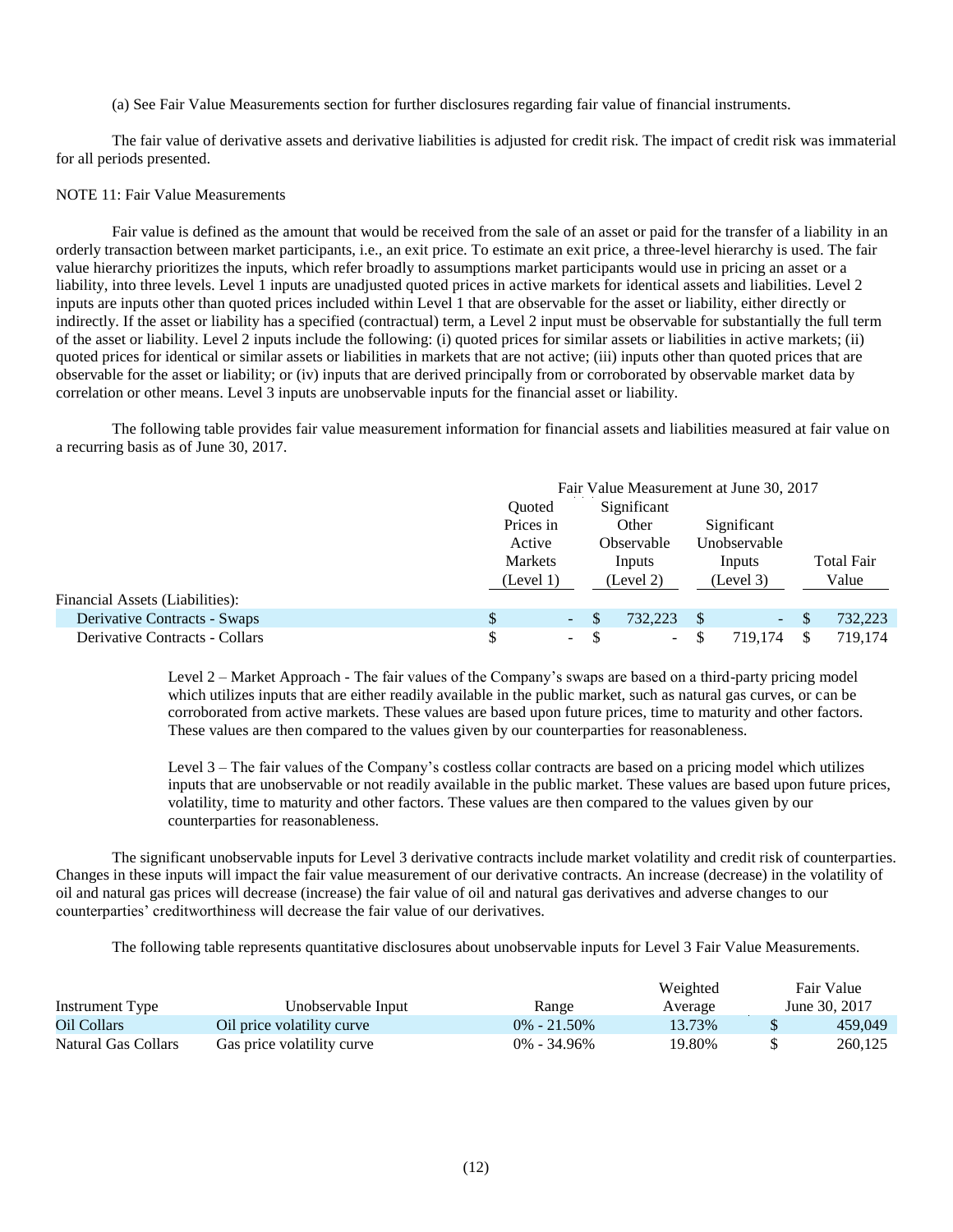A reconciliation of the Company's derivative contracts classified as Level 3 measurements is presented below. All gains and losses are presented on the Gains (losses) on derivative contracts line item on our Condensed Statements of Operations.

|                                               |    | Derivatives |
|-----------------------------------------------|----|-------------|
| Balance of Level 3 as of October 1, 2016      | J. | (316, 658)  |
| Total gains or (losses)                       |    |             |
| Included in earnings                          |    | 1,222,713   |
| Included in other comprehensive income (loss) |    |             |
| Purchases, issuances and settlements          |    | (186, 881)  |
| Transfers in and out of Level 3               |    |             |
| Balance of Level 3 as of June 30, 2017        |    | 719.174     |

The following table presents impairments associated with certain assets that have been measured at fair value on a nonrecurring basis within Level 3 of the fair value hierarchy.

|                          | Quarter Ended June 30, |            |               |                            |      |                     |              |  |  |
|--------------------------|------------------------|------------|---------------|----------------------------|------|---------------------|--------------|--|--|
|                          |                        | 2017       |               |                            | 2016 |                     |              |  |  |
|                          |                        | Fair Value |               | Impairment                 |      | Fair Value          | Impairment   |  |  |
| Producing Properties (a) | \$                     |            | $\mathcal{S}$ | $\blacksquare$             | - \$ | $\omega_{\rm{max}}$ | -\$          |  |  |
|                          |                        |            |               | Nine Months Ended June 30, |      |                     |              |  |  |
|                          | 2017                   |            |               |                            |      | 2016                |              |  |  |
|                          |                        | Fair Value |               | Impairment                 |      | Fair Value          | Impairment   |  |  |
| Producing Properties (a) | \$                     | 7,868      | <sup>\$</sup> | 10,788                     | S.   | 9,741,650           | \$11,849,064 |  |  |

<span id="page-15-0"></span>(a) At the end of each quarter, the Company assesses the carrying value of its producing properties for impairment. This assessment utilizes estimates of future cash flows. Significant judgments and assumptions in these assessments include estimates of future oil and natural gas prices using a forward NYMEX curve adjusted for locational basis differentials, drilling plans, expected capital costs and an applicable discount rate commensurate with risk of the underlying cash flow estimates. These assessments identified certain properties with carrying value in excess of their calculated fair values.

At June 30, 2017, and September 30, 2016, the fair value of financial instruments approximated their carrying amounts. Financial instruments include long-term debt, which the valuation is classified as Level 3 and is based on a valuation technique that requires inputs that are both unobservable and significant to the overall fair value measurement. The fair value measurement of our long-term debt is valued using a discounted cash flow model that calculates the present value of future cash flows pursuant to the terms of the debt agreements and applies estimated current market interest rates. The estimated current market interest rates are based primarily on interest rates currently being offered on borrowings of similar amounts and terms. In addition, no valuation input adjustments were considered necessary relating to nonperformance risk for the debt agreements.

## **ITEM 2 MANAGEMENT'S DISCUSSION AND ANALYSIS OF FINANCIAL CONDITION AND RESULTS OF OPERATIONS**

## FORWARD-LOOKING STATEMENTS AND RISK FACTORS

Forward-Looking Statements for fiscal 2017 and later periods are made in this document. Such statements represent estimates by management based on the Company's historical operating trends, its proved oil, NGL and natural gas reserves and other information currently available to management. The Company cautions that the Forward-Looking Statements provided herein are subject to all the risks and uncertainties incident to the acquisition, development and marketing of, and exploration for oil, NGL and natural gas reserves. Investors should also read the other information in this Form 10-Q and the Company's 2016 Annual Report on Form 10-K where risk factors are presented and further discussed. For all the above reasons, actual results may vary materially from the Forward-Looking Statements and there is no assurance that the assumptions used are necessarily the most likely to occur.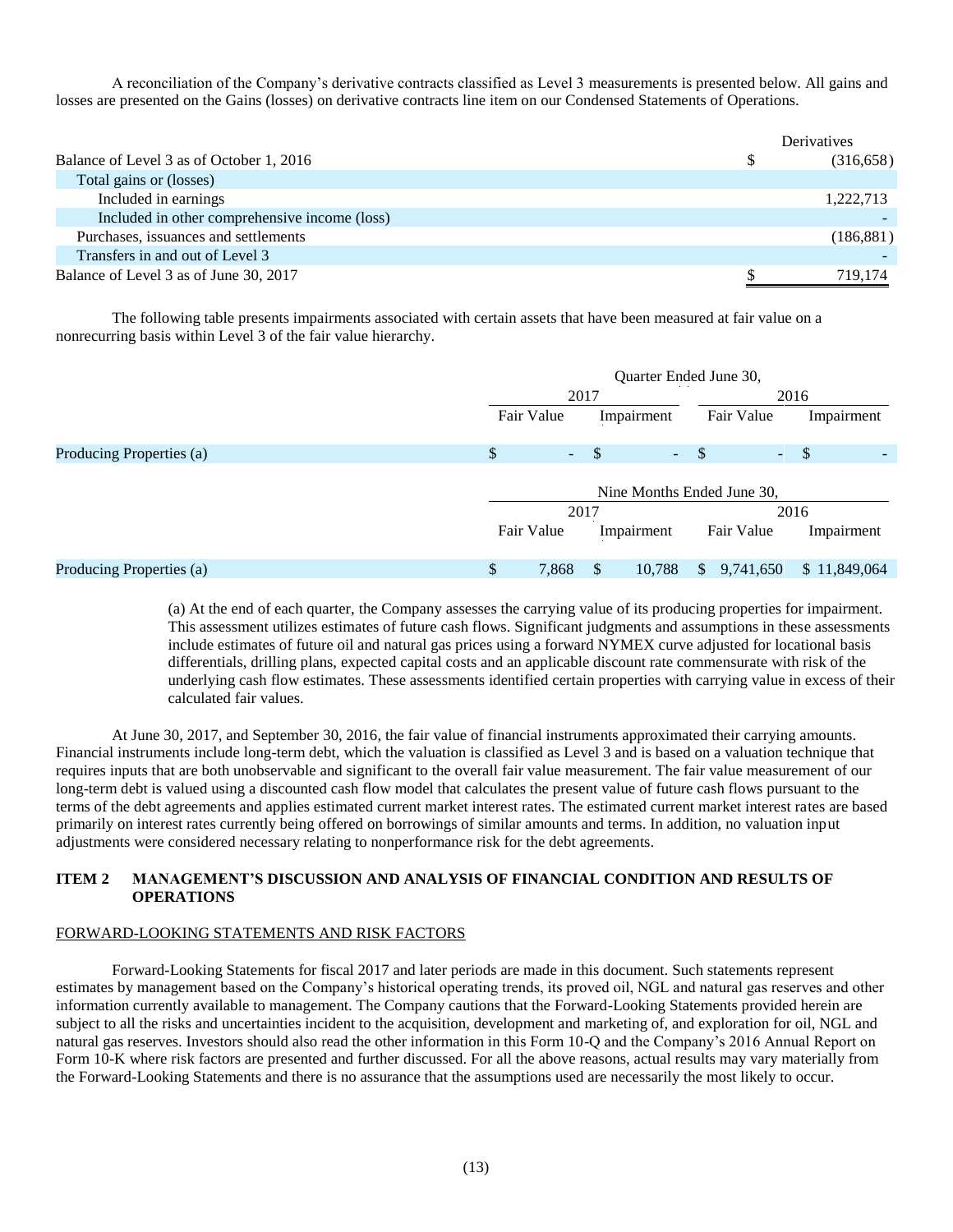## LIQUIDITY AND CAPITAL RESOURCES

The Company had positive working capital of \$3,097,252 at June 30, 2017, compared to positive working capital of \$1,787,560 at September 30, 2016. The change in working capital was mainly due to increased receivables for derivative contracts as of June 30, 2017.

Liquidity:

Cash and cash equivalents were \$560,892 as of June 30, 2017, compared to \$471,213 at September 30, 2016, an increase of \$89,679. Cash flows for the nine months ended June 30 are summarized as follows:

Net cash provided (used) by:

|                                                  | 2017         | 2016         | Change       |
|--------------------------------------------------|--------------|--------------|--------------|
| Operating activities                             | 14.321.237   | 20,553,294   | (6,232,057)  |
| Investing activities                             | (17,311,552) | (2,681,845)  | (14,629,707) |
| <b>Financing activities</b>                      | 3,079,994    | (17,968,823) | 21,048,817   |
| Increase (decrease) in cash and cash equivalents | 89.679       | (97, 374)    | 187,053      |

### Operating activities:

Net cash provided by operating activities decreased \$6,232,057 during the 2017 period, as compared to the 2016 period, primarily the result of the following:

- Decreased receipts from leasing of fee mineral acreage of \$3,468,287.
- Receipts of oil, NGL and natural gas sales (net of production taxes and gathering, transportation and marketing costs) and other increased \$321,884.
- Decreased income tax payments of \$890,707.
- Decreased net receipts on derivative contracts of \$5,279,865.
- Decreased interest payments of \$187,099.
- Decreased payments for G&A and other expenses of \$136,294.
- Decreased payments for field operating expenses of \$980,111.

### Investing activities:

Net cash used by investing activities increased \$14,629,707 during the 2017 period, as compared to the 2016 period, primarily due to higher payments of \$14,652,203 for drilling and completion activity during 2017.

## Financing activities:

Net cash used by financing activities decreased \$21,048,817 during the 2017 period, as compared to the 2016 period, primarily the result of lower net payments on long-term debt of \$21,300,000.

### Capital Resources:

Capital expenditures to drill and complete wells increased \$14,652,203 (436%) from the 2016 to the 2017 period. The Company agreed to participate in eight BP operated southeastern Oklahoma Woodford wells with an average working interest of 20% and an average net revenue interest of 27.4%. All eight wells have been drilled. Four of those wells were completed and began producing in the second quarter. The remaining four wells have been completed and started producing in the third quarter of 2017. The Company agreed to participate in six Anadarko Basin Woodford wells, operated by Cimarex Energy, with 17.5% working interest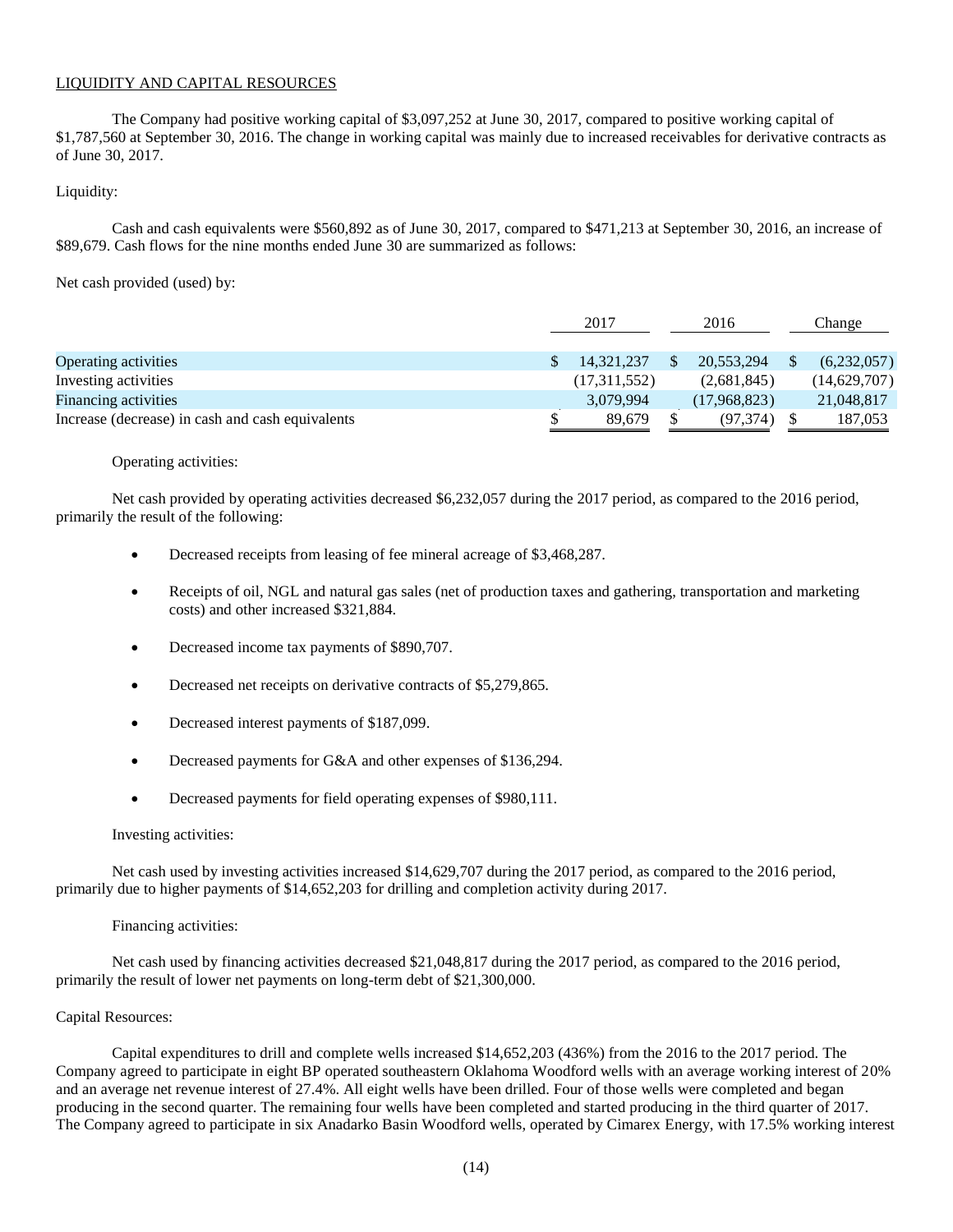and 16.25% net revenue interest. All six wells have been drilled, completed and will start producing in the fourth quarter of 2017. The Company is also participating in a continuous ten-well drilling program utilizing one rig on our Eagle Ford Shale leasehold. All ten wells in this program have been drilled and the first two wells were completed and started producing in April 2017. The next four wells are completing and will start producing in the fourth quarter of 2017. The remaining four wells should be completed and begin producing in the first quarter of 2018.

Activity from these three plays will significantly increase our capital expenditures in 2017 compared to 2016. Capital expenditures on these wells in 2017 will be partially funded by utilization of the Company's credit facility.

Since the Company is not the operator of any of its oil and natural gas properties, it is extremely difficult for us to predict levels of future participation in the drilling and completion of new wells and their associated capital expenditures. This makes capital expenditures for drilling and completion projects difficult to forecast.

Even though oil, NGL and natural gas production volumes decreased 11% on an Mcfe basis during the 2017 period, as compared to the 2016 period, the Company experienced material oil and natural gas daily volumes growth during the third quarter and anticipates that oil, NGL and natural gas daily volumes will continue to increase as new wells in the Anadarko Basin Woodford (Cana) and Eagle Ford Shale begin to produce throughout the remainder of 2017.

The Company received lease bonus payments during the nine months of 2017 totaling approximately \$4.0 million. Looking forward, the cash flow benefit from bonus payments associated with the leasing of drilling rights on the Company's mineral acreage is very difficult to project as the Company's mineral acreage position is so diverse and spread across several states. However, management will continue to strategically evaluate the merit of leasing certain of the Company's mineral acres.

With continued oil and natural gas price volatility, management continues to evaluate opportunities for product price protection through additional hedging of the Company's future oil and natural gas production. See NOTE 10 – "Derivatives" for a complete list of the Company's outstanding derivative contracts.

The use of the Company's cash provided by operating activities and resultant change to cash is summarized in the table below:

|                                                         | Nine months ended |
|---------------------------------------------------------|-------------------|
|                                                         | June 30, 2017     |
| Cash provided by operating activities                   | 14,321,237        |
| Cash provided (used) by:                                |                   |
| Capital expenditures - drilling and completion of wells | (18,011,721)      |
| Quarterly dividends of \$.12 per share                  | (2,012,329)       |
| Treasury stock purchases                                | (407,677)         |
| Net borrowings (payments) on credit facility            | 5,500,000         |
| Other investing and financing activities                | 700,169           |
| Net cash used                                           | (14,231,558)      |
|                                                         |                   |
| Net increase (decrease) in cash                         | 89,679            |

Outstanding borrowings on the credit facility at June 30, 2017, were \$50,000,000.

Looking forward, the Company expects to fund overhead costs, capital additions related to the drilling and completion of wells, treasury stock purchases, if any, and dividend payments from cash provided by operating activities, cash on hand and borrowings utilizing our bank credit facility. Any excess cash is intended to be used to reduce existing bank debt. The Company had availability (\$30,000,000 at June 30, 2017) under its revolving credit facility and is in compliance with its debt covenants (current ratio, debt to trailing 12-month EBITDA, as defined by bank agreement, and dividends as a percent of operating cash flow). The debt covenants limit the maximum ratio of the Company's debt to EBITDA to no more than 4:1.

The borrowing base under the credit facility was redetermined in June 2017 and left unchanged at \$80 million, which is a level that is expected to provide ample liquidity for the Company to continue to employ its normal operating strategies. The next redetermination is scheduled for December 2017.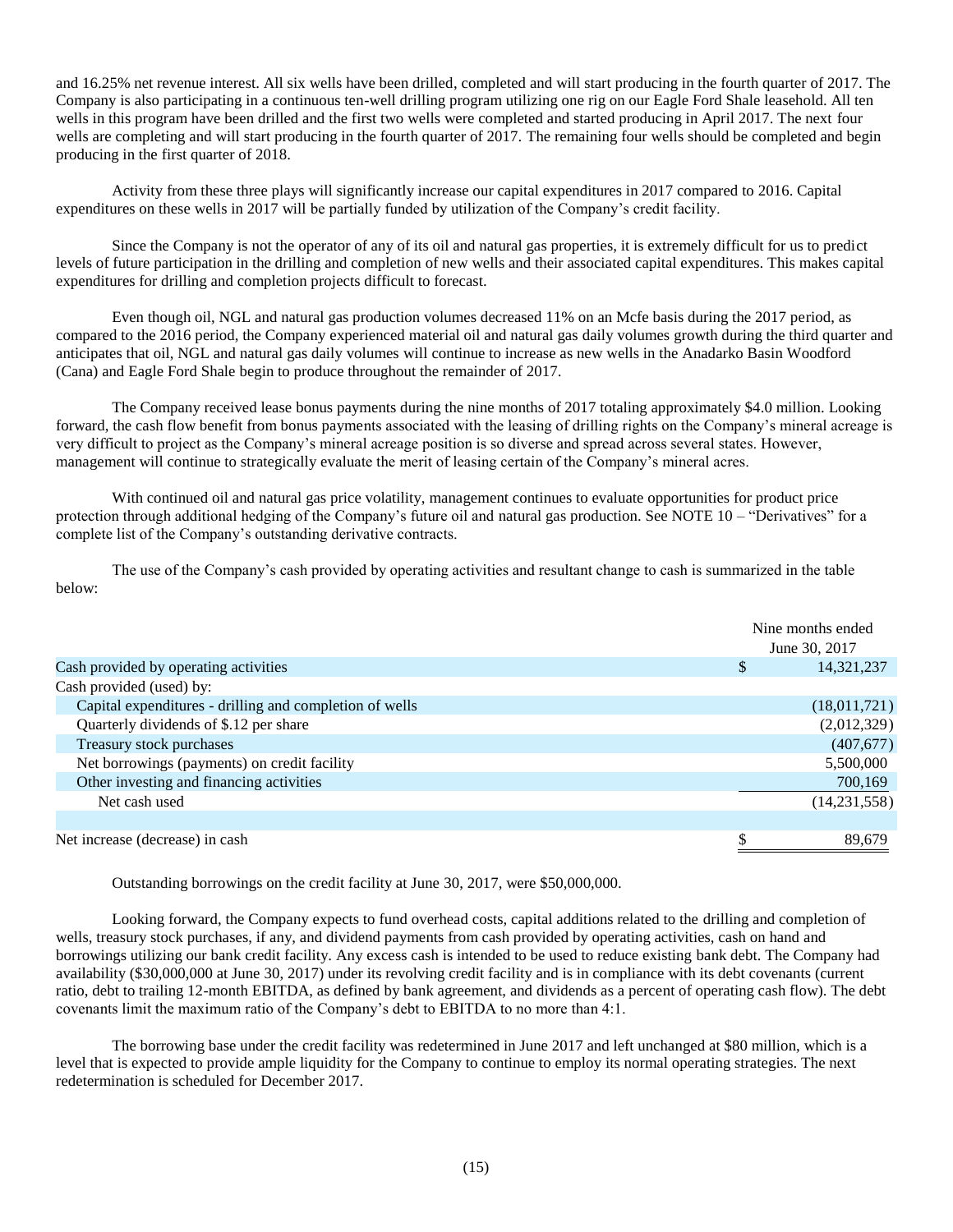Based on expected capital expenditure levels, anticipated cash provided by operating activities for 2017 and availability under its credit facility, the Company has sufficient liquidity to fund its ongoing operations.

## RESULTS OF OPERATIONS

## THREE MONTHS ENDED JUNE 30, 2017 – COMPARED TO THREE MONTHS ENDED JUNE 30, 2016

#### Overview:

The Company recorded a third quarter 2017 net income of \$1,260,758, or \$0.07 per share, as compared to a net loss of \$786,795, or \$0.05 per share, in the 2016 quarter. The change in net income (loss) was principally the result of decreased DD&A, increased oil, NGL and natural gas sales, and gains on derivative contracts; partially offset by decreased lease bonuses and decreased benefit from income taxes. These items are further discussed below.

#### Oil, NGL and Natural Gas Sales:

Oil, NGL and natural gas sales increased \$2,632,000 or 36% for the 2017 quarter. Oil, NGL and natural gas sales were up due to increases in oil, NGL and natural gas prices of 14%, 29% and 66%, respectively, and increased natural gas sales volumes of 7%, partially offset by decreases in oil and NGL sales volumes of 15% and 3%, respectively. The following table outlines the Company's production and average sales prices for oil, NGL and natural gas for the three month periods of fiscal 2017 and 2016:

|                    | Oil Bbls<br>Sold | Average<br>Price | <b>NGL Bbls</b><br>Sold | Average<br>Price | Mcf<br>Sold | Average<br>Price | Mcfe<br>Sold | Average<br>Price |
|--------------------|------------------|------------------|-------------------------|------------------|-------------|------------------|--------------|------------------|
| Three months ended |                  |                  |                         |                  |             |                  |              |                  |
| 6/30/2017          | 75.467           | 44.38            | 39.337                  | 16.63            | 2.265.091   | 2.65             | 2.953.915    | 3.38             |
| 6/30/2016          | 88.732           | 38.91            | 40.477                  | 12.93            | 2,112,567   | 1.60             | 2.887.821    | 2.55             |

The oil production decrease is principally due to declining production from the Anadarko Basin Woodford Shale, the Bakken Shale in North Dakota and the Marmaton in Western Oklahoma also contributed to the reduction. The NGL production decrease primarily resulted from declining production in the Anadarko Basin Granite Wash, the southeastern Oklahoma Woodford Shale and the Anadarko Basin Woodford Shale, all in Oklahoma. The decline was partially offset by an increase in NGL production in the Eagle Ford Shale in South Texas. The increase in natural gas production was the result of a material increase in production in the southeastern Oklahoma Woodford. The increase was partially offset by declining production from the Fayetteville Shale in Arkansas, the Anadarko Basin Woodford Shale and the Marmaton in western Oklahoma.

Production for the last five quarters was as follows:

| Ouarter ended | Oil Bbls Sold- | NGL Bbls Sold | Mcf Sold  | Mcfe Sold |
|---------------|----------------|---------------|-----------|-----------|
| 6/30/2017     | 75.467         | 39,337        | 2,265,091 | 2,953,915 |
| 3/31/2017     | 66.547         | 33,836        | 1.748.909 | 2,351,207 |
| 12/31/2016    | 75.636         | 35,651        | 1.849.692 | 2,517,414 |
| 9/30/2016     | 78,398         | 44.598        | 1,940,749 | 2,678,725 |
| 6/30/2016     | 88,732         | 40.477        | 2,112,567 | 2,887,821 |

Lease Bonuses and Rentals:

Lease bonuses and rentals decreased \$3,461,504 in the 2017 quarter. The decrease was mainly due to the Company completing two large mineral lease packages covering several counties in Oklahoma in the 2016 quarter.

Gains (Losses) on Derivative Contracts:

The fair value of derivative contracts was a net asset of \$1,451,397 as of June 30, 2017, and a net liability of \$1,690,516 as of June 30, 2016. We had a net gain on derivative contracts of \$1,619,697 in the 2017 quarter as compared to a net loss of \$1,782,903 in the 2016 quarter. The change is principally due to the oil and natural gas collars and fixed price swaps being more beneficial in the 2017 quarter, as NYMEX oil and natural gas futures experienced decreases in price in relation to the collars and the fixed prices of the swaps.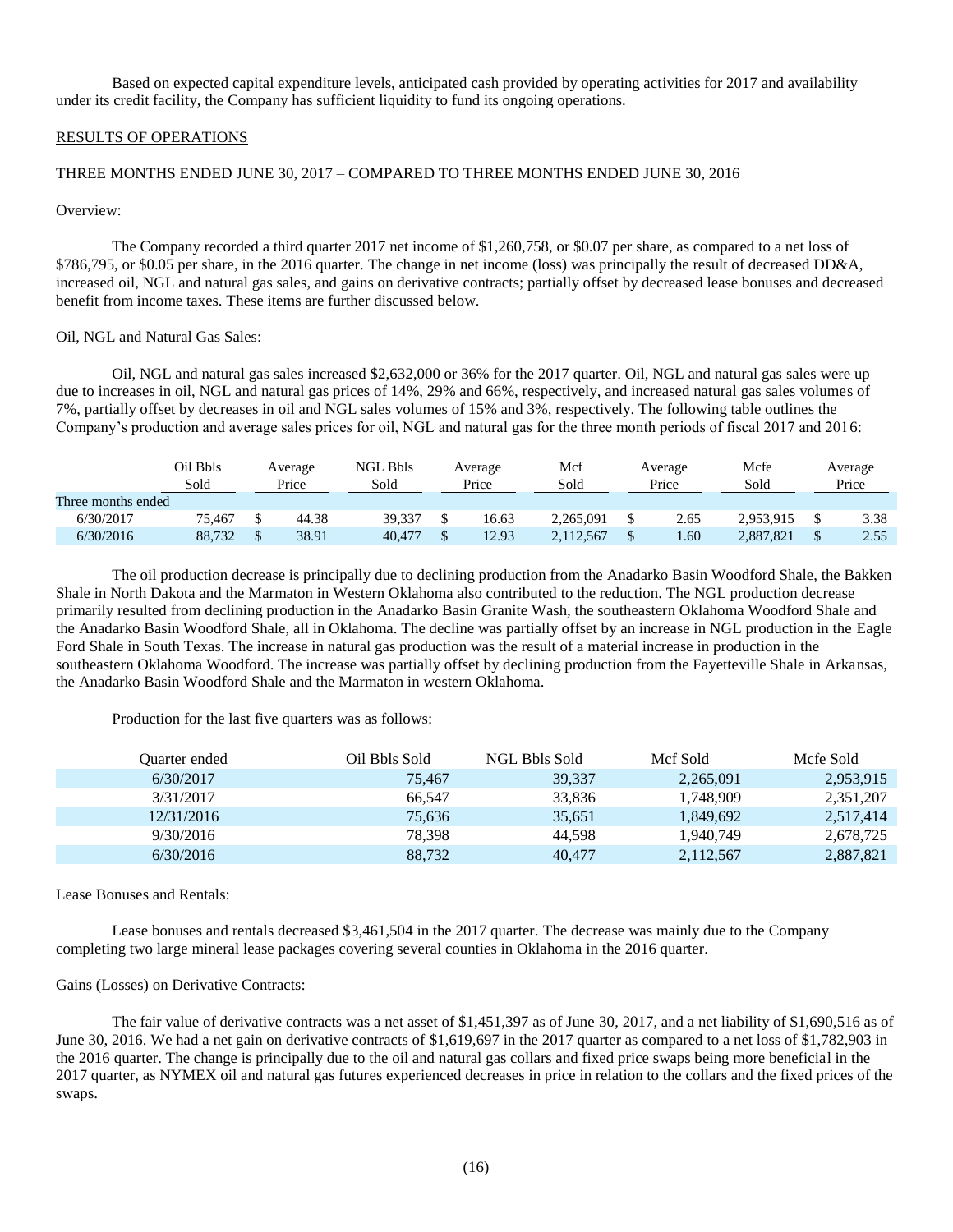#### Lease Operating Expenses (LOE):

LOE decreased \$129,117 or 4% in the 2017 quarter. LOE per Mcfe decreased in the 2017 quarter to \$1.15 compared to \$1.22 in the 2016 quarter. LOE related to field operating costs decreased \$268,764 in the 2017 quarter compared to the 2016 quarter, a 14% decrease. Field operating costs were \$.58 per Mcfe in the 2017 quarter as compared to \$.69 per Mcfe in the 2016 quarter. The decrease in rate in the 2017 quarter is principally the result of significant new production coming on, decreased operating costs in several fields and the company selling some high operating costs wells in 2017.

The decrease in LOE related to field operating costs was partially offset by an increase in handling fees (primarily gathering, transportation and marketing costs) of \$139,647 in the 2017 quarter compared to the 2016 quarter. On a per Mcfe basis, these fees increased \$.04 due mainly to a 15% decrease in oil production versus a 7% increase in natural gas production. Natural gas sales bear the large majority of the handling fees while oil sales incur a much smaller amount. Handling fees are charged either as a percent of sales or based on production volumes.

## Production Taxes:

Production taxes increased \$193,654 or 98% in the 2017 quarter as compared to the 2016 quarter. The increase in amount is primarily the result of increased oil, NGL and natural gas sales of \$2,632,000 during the 2017 quarter. Production taxes as a percentage of oil, NGL and natural gas sales were 3.9% for the 2017 quarter and 2.7% for the 2016 quarter. The increase in tax rate is mainly the result of production tax refunds being received in the 2016 quarter that were in excess of our previous estimates.

## Depreciation, Depletion and Amortization (DD&A):

DD&A decreased \$1,245,132 or 21% in the 2017 quarter. DD&A in the 2017 quarter was \$1.60 per Mcfe as compared to \$2.06 per Mcfe in the 2016 quarter. DD&A decreased \$1,381,528 as a result of this \$.46 decrease in the DD&A rate per Mcfe. An offsetting increase of \$136,396 was the result of production increasing 2% in the 2017 quarter compared to the 2016 quarter. The rate decrease is mainly due to higher oil, NGL and natural gas prices utilized in the reserve calculations during the 2017 quarter, as compared to the 2016 quarter, lengthening the economic life of wells thus resulting in higher projected remaining reserves on a significant number of wells. The Company had new high volume wells with low finding costs begin producing in the 2017 quarter, which also contributed to the rate decrease.

### General and Administrative Costs (G&A):

G&A costs increased \$225,870 or 14% in the 2017 quarter. This increase is primarily related to increases in personnel expenses due to the timing of accrued incentive compensation and increases in legal expenses.

## Income Taxes:

Income taxes changed \$1,511,000 (from a \$944,000 benefit in the 2016 quarter to a \$567,000 provision in the 2017 quarter), the result of a \$3,558,553 change from pre-tax loss to pre-tax income in the 2017 quarter, compared to the 2016 quarter, and a decrease in the effective tax rate from a 55% benefit in the 2016 quarter to a 31% provision in the 2017 quarter. When a provision for income taxes is expected for the year (as is the case for 2017), federal and Oklahoma excess percentage depletion decreases the effective tax rate, while the effect is to increase the effective tax rate when a benefit for income taxes is recorded, as was the case for 2016.

### NINE MONTHS ENDED JUNE 30, 2017 – COMPARED TO NINE MONTHS ENDED JUNE 30, 2016

#### Overview:

The Company recorded a nine month net income of \$2,492,799, or \$0.15 per share, in the 2017 period, as compared to a net loss of \$11,024,074, or \$0.65 per share, in the 2016 period. The change in net income (loss) was principally the result of decreased DD&A and provision for impairment, increased oil, NGL and natural gas sales, and gains on derivative contracts; partially offset by decreased lease bonuses and decreased benefit from income taxes. These items are further discussed below.

#### Oil, NGL and Natural Gas Sales:

Oil, NGL and natural gas sales increased \$5,230,646 or 23% for the 2017 period. Oil, NGL and natural gas sales were up due to increases in oil, NGL and natural gas prices of 30%, 51% and 56%, respectively, offset by a decrease in oil, NGL and natural gas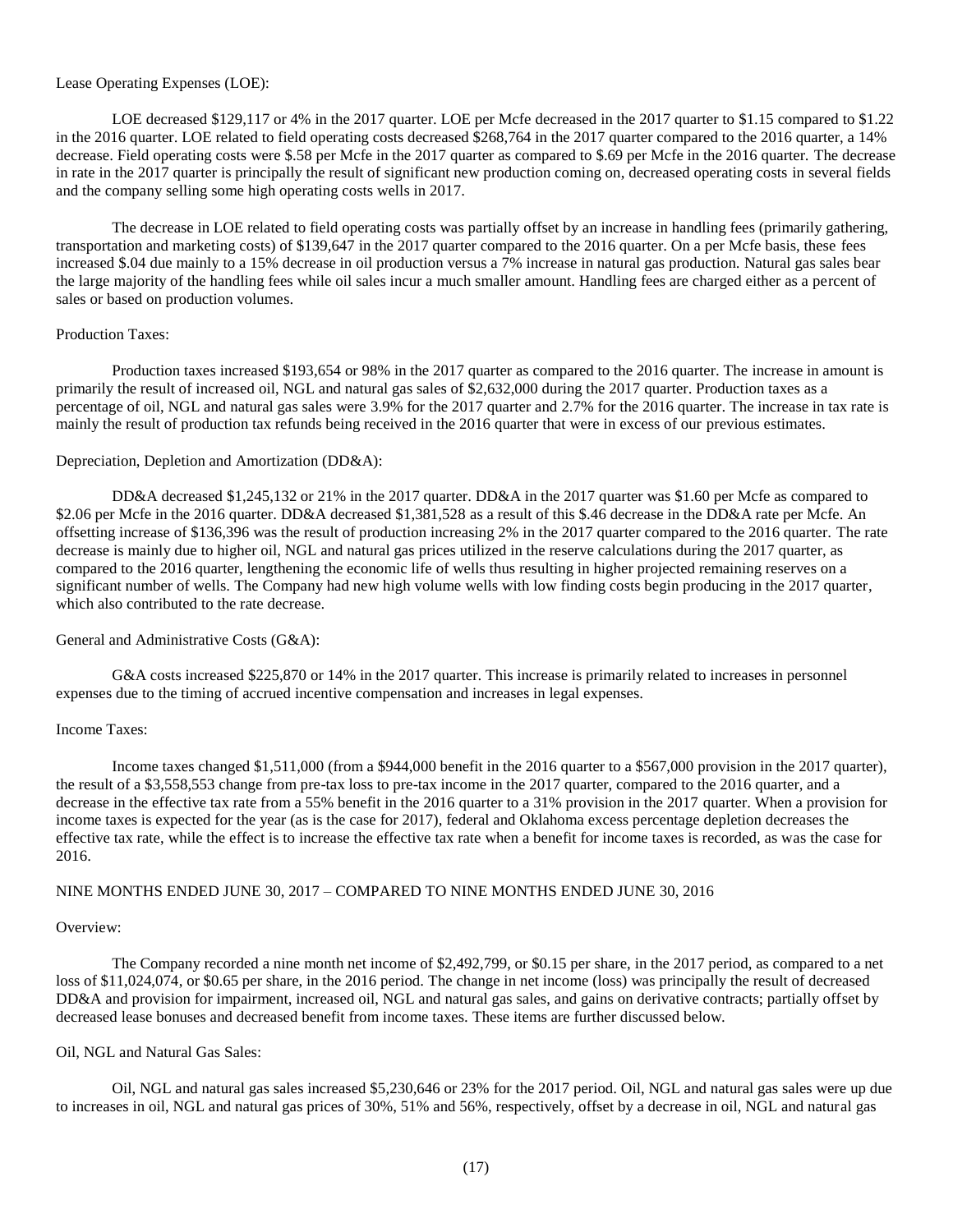sales volumes of 24%, 14% and 8%, respectively. The following table outlines the Company's production and average sales prices for oil, NGL and natural gas for the nine month periods of fiscal 2017 and 2016:

|                   | Oil Bbls<br>Sold | Average<br>Price | <b>NGL Bbls</b><br>Sold | Average<br>Price | Mcf<br>Sold | Average<br>Price | Mcfe<br>Sold | Average<br>Price |
|-------------------|------------------|------------------|-------------------------|------------------|-------------|------------------|--------------|------------------|
| Nine months ended |                  |                  |                         |                  |             |                  |              |                  |
| 6/30/2017         | 217,650          | 46.06            | 108.824                 | 18.08            | 5.863.692   | 2.69             | 7.822.536    | 3.55             |
| 6/30/2016         | 285,854          | 35.35            | 126.462                 | 11.95            | 6.343.628   | 1.72             | 8.817.524    | 2.56             |

The oil production decrease is principally the result of production decline from the Eagle Ford Shale in South Texas. To a lesser extent, declining production from the Anadarko Basin Granite Wash and the Marietta Basin Woodford, both in Oklahoma and the Bakken Shale in North Dakota also contributed to the reduction. The NGL production decrease primarily resulted from declining production in the Anadarko Basin Woodford Shale, Anadarko Basin Granite Wash, Roger Mills Marmaton and the Ardmore Basin Woodford Shale, all in Oklahoma. The decline was partially offset by an increase in NGL production in the southeastern Oklahoma Woodward Shale. The reduction in natural gas production was largely the result of declining production from the Fayetteville Shale in Arkansas, the Anadarko Basin Woodford Shale, Anadarko Basin Granite Wash and the Marmaton in western Oklahoma. The decline was partially offset by a material increase in production in the southeastern Oklahoma Woodford Shale.

### Lease Bonuses and Rentals:

Lease bonuses and rentals decreased \$3,196,400 in the 2017 period. The decrease was mainly due to the Company completing three large mineral lease packages covering several counties in Oklahoma and Cochran County, Texas, in the 2016 period.

## Gains (Losses) on Derivative Contracts:

The fair value of derivative contracts was a net asset of \$1,451,397 as of June 30, 2017, and a net liability of \$1,690,516 as of June 30, 2016. We had a net gain on derivative contracts of \$1,658,347 in the 2017 period as compared to a net loss of \$842,726 recorded in the 2016 period. The change is principally due to the oil and natural gas collars and fixed price swaps being more beneficial in the 2017 period, as NYMEX oil and natural gas futures were falling below the floor of the collars and the fixed prices of the swaps in the 2017 period and they were rising above the ceiling of the collars and the fixed prices of the swaps in the 2016 period.

## Lease Operating Expenses (LOE):

LOE decreased \$728,095 or 7% in the 2017 period. LOE per Mcfe increased in the 2017 period to \$1.22 compared to \$1.17 in the 2016 period. LOE related to field operating costs decreased \$990,469 in the 2017 period compared to the 2016 period, a 16% decrease. Field operating costs were \$.66 per Mcfe in the 2017 period as compared to \$.70 per Mcfe in the 2016 period. The decrease in rate in the 2017 period is principally the result of decreased operating costs in several fields and the company selling some high operating costs wells in 2017.

The decrease in LOE related to field operating costs was partially offset with an increase in handling fees (primarily gathering, transportation and marketing costs) of \$262,374 in the 2017 period compared to the 2016 period. On a per Mcfe basis, these fees increased \$.09 due mainly to a 24% decrease in oil production versus an 8% decrease in natural gas production. Natural gas sales bear the large majority of the handling fees while oil sales incur a much smaller amount. Handling fees are charged either as a percent of sales or based on production volumes.

### Depreciation, Depletion and Amortization (DD&A):

DD&A decreased \$5,308,749 or 28% in the 2017 period. DD&A in the 2017 period was \$1.75 per Mcfe as compared to \$2.15 per Mcfe in the 2016 period. DD&A decreased \$3,168,922 as a result of this \$.40 decrease in the DD&A rate per Mcfe. An additional decrease of \$2,139,827 was the result of production decreasing 11% in the 2017 period compared to the 2016 period*.* The rate decrease is mainly due to higher oil, NGL and natural gas prices utilized in the reserve calculations during the 2017 period, as compared to 2016 period, lengthening the economic life of wells thus resulting in higher projected remaining reserves on a significant number of wells. Impairment expense in the prior year lowered our depreciable basis, which also contributed to the rate decrease.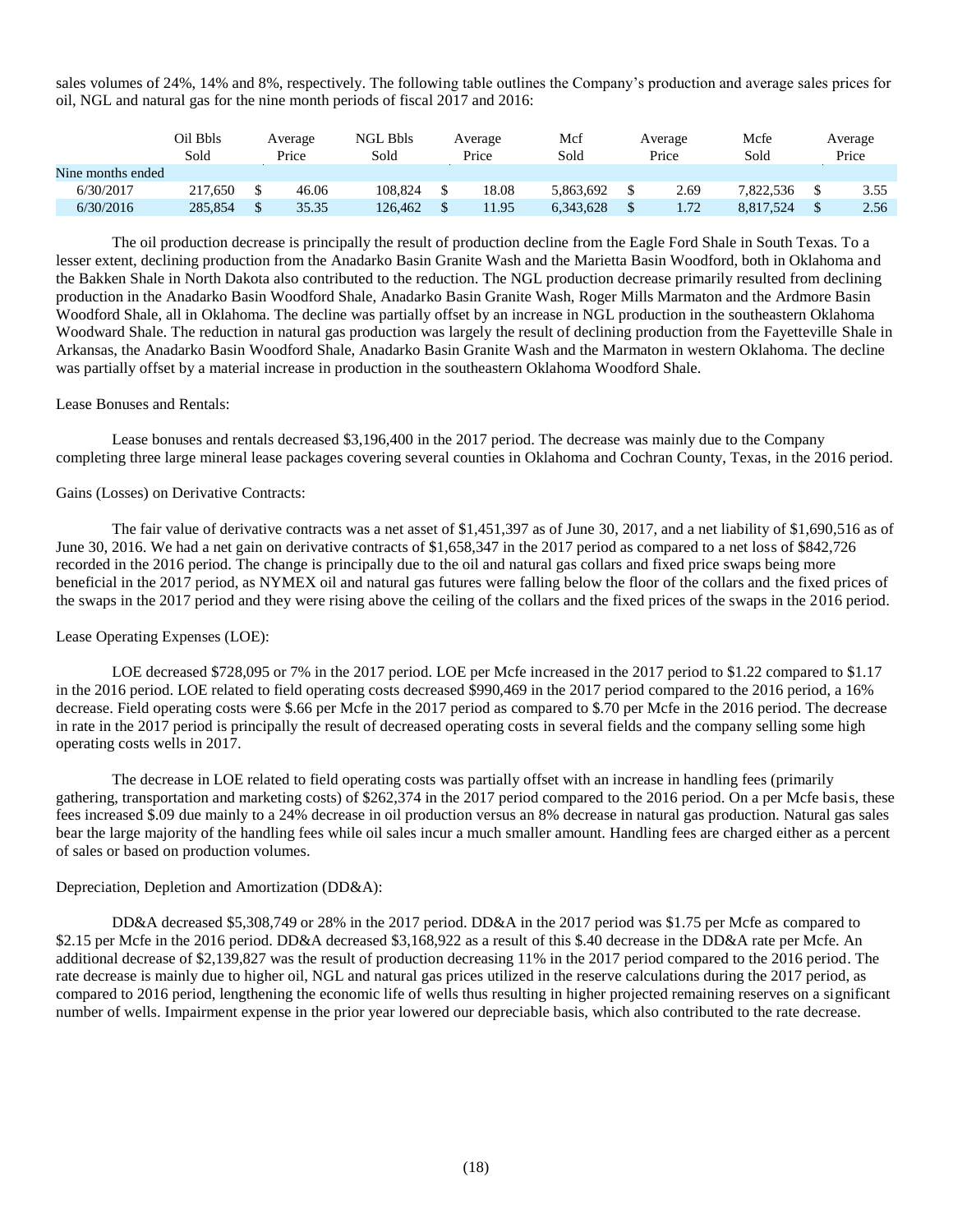#### Provision for Impairment:

The provision for impairment decreased \$11,838,276 in the 2017 period compared to the 2016 period. During the 2016 period, impairment of \$11,849,064 was recorded on thirty-nine fields. Four oil and liquids rich fields accounted for approximately \$9.5 million (Anadarko Basin Granite Wash - \$5.9 million, Cheyenne West - \$1.7 million, Ellis County Marmaton - \$1.0 million and Permian Basin - \$.9 million) of the impairment mainly due to continued low oil, NGL and natural gas prices during that time. During the 2017 period, impairment of \$10,788 was recorded on three small fields.

#### Income Taxes:

Income taxes changed \$8,150,000 (from a benefit of \$7,887,000 in the 2016 period to a \$263,000 provision in the 2017 period), the result of a \$21,666,873 change from pre-tax loss to pre-tax income in the 2017 period compared to the 2016 period. The effective tax rate for the 2017 and 2016 periods was a 10% provision and a 42% benefit, respectively. When a provision for income taxes is expected for the year, federal and Oklahoma excess percentage depletion decreases the effective tax rate, while the effect is to increase the effective tax rate when a benefit for income taxes is recorded, as was the case for the 2016 period. The effective tax rate for the 2017 period was also impacted by excess tax benefits from stock based compensation recorded to income tax expense (benefit) during the first quarter of 2017.

## CRITICAL ACCOUNTING POLICIES AND ESTIMATES

Critical accounting policies are those the Company believes are most important to portraying its financial conditions and results of operations and also require the greatest amount of subjective or complex judgments by management. Judgments and uncertainties regarding the application of these policies may result in materially different amounts being reported under various conditions or using different assumptions. There have been no material changes to the critical accounting policies previously disclosed in the Company's Form 10-K for the fiscal year ended September 30, 2016.

## **ITEM 3 QUANTITATIVE AND QUALITATIVE DISCLOSURES ABOUT MARKET RISK**

#### <span id="page-21-0"></span>**Market Risk**

Oil, NGL and natural gas prices historically have been volatile, and this volatility is expected to continue. Uncertainty continues to exist as to the direction of oil, NGL and natural gas price trends, and there remains a rather wide divergence in the opinions held in the industry. The Company can be significantly impacted by changes in oil and natural gas prices. The market price of oil, NGL and natural gas in 2017 will impact the amount of cash generated from operating activities, which will in turn impact the level of the Company's capital expenditures and production. Excluding the impact of the Company's 2017 derivative contracts, the price sensitivity in 2017 for each \$1.00 per barrel change in wellhead oil price is \$364,252 for operating revenue based on the Company's prior year oil volumes. The price sensitivity in 2017 for each \$0.10 per Mcf change in wellhead natural gas price is \$828,438 for operating revenue based on the Company's prior year natural gas volumes.

#### **Commodity Price Risk**

The Company periodically utilizes derivative contracts to reduce its exposure to unfavorable changes in oil and natural gas prices. The Company does not enter into these derivatives for speculative or trading purposes. All of our outstanding derivative contracts are with Bank of Oklahoma and are secured. These arrangements cover only a portion of the Company's production and provide only partial price protection against declines in oil and natural gas prices. These derivative contracts expose the Company to risk of financial loss and limit the benefit of future increases in prices. For the Company's oil fixed price swaps, a change of \$1.00 in the NYMEX WTI forward strip prices would result in a change to pre-tax operating income of approximately \$52,000. For the Company's oil collars, a change of \$1.00 in the NYMEX WTI forward strip prices would result in a change to pre-tax operating income of approximately \$81,000. For the Company's natural gas fixed price swaps, a change of \$.10 in the NYMEX Henry Hub forward strip pricing would result in a change to pre-tax operating income of approximately \$189,000. For the Company's natural gas collars, a change of \$.10 in the NYMEX Henry Hub forward strip pricing would result in a change to pre-tax operating income of approximately \$201,000.

### **Financial Market Risk**

Operating income could also be impacted, to a lesser extent, by changes in the market interest rates related to the Company's credit facilities. The revolving loan bears interest at the BOK prime rate plus from 0.375% to 1.125%, or 30 day LIBOR plus from 1.875% to 2.625%. At June 30, 2017, the Company had \$50,000,000 outstanding under this facility and the effective interest rate was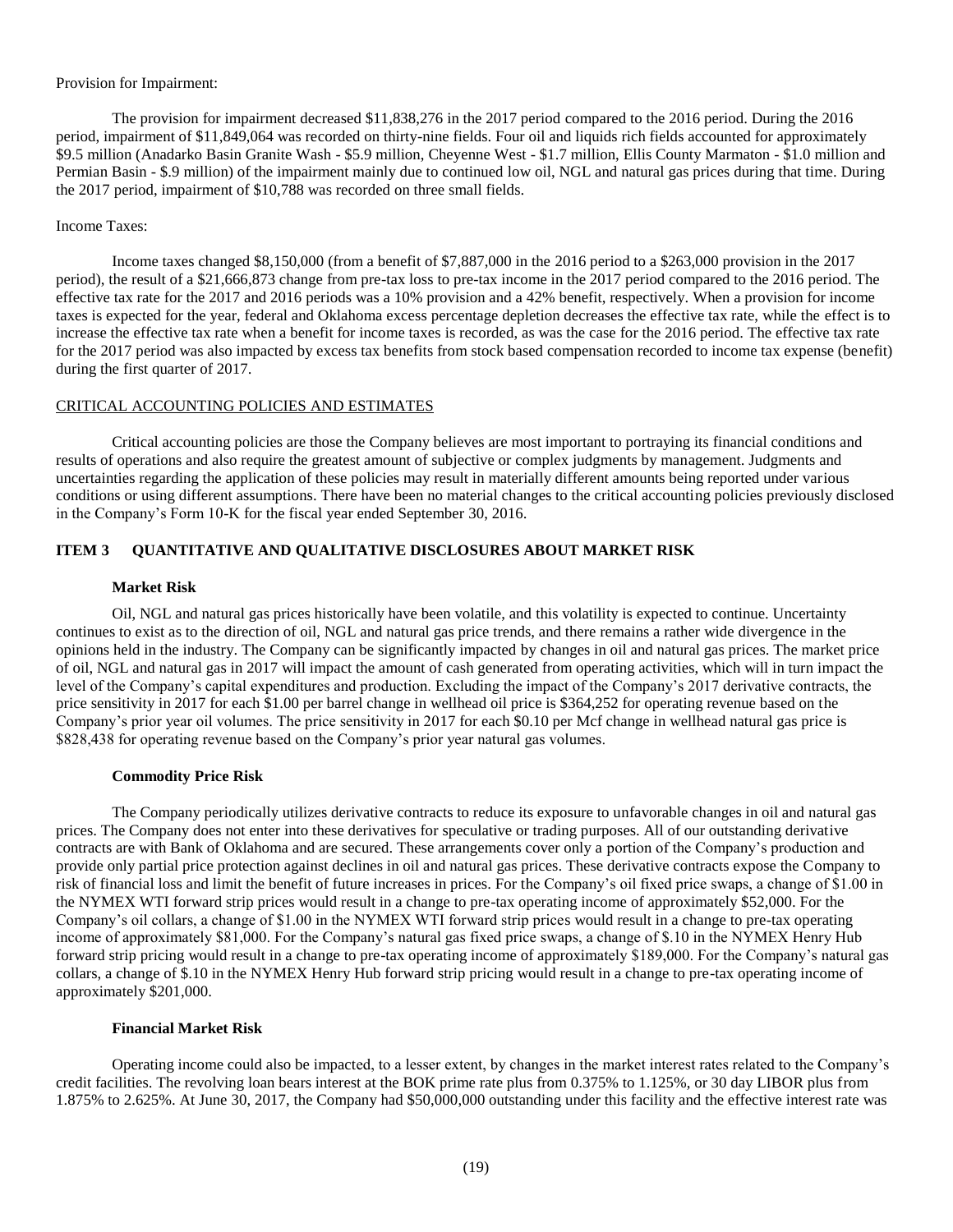3.26%. At this point, the Company does not believe that its liquidity has been materially affected by the interest rate uncertainties noted in the last few years and the Company does not believe that its liquidity will be significantly impacted in the near future.

## <span id="page-22-0"></span>**ITEM 4 CONTROLS AND PROCEDURES**

The Company maintains "disclosure controls and procedures," as such term is defined in Rules 13a-15(e) and 15d-15(e) under the Exchange Act, that are designed to ensure that information required to be disclosed in reports the Company files or submits under the Exchange Act is recorded, processed, summarized and reported within the time periods specified in SEC rules and forms, and that such information is collected and communicated to management, including the Company's President/Chief Executive Officer and Vice President/Chief Financial Officer and Controller, as appropriate, to allow timely decisions regarding required disclosure. In designing and evaluating its disclosure controls and procedures, management recognized that no matter how well conceived and operated, disclosure controls and procedures can provide only reasonable, not absolute, assurance that the objectives of the disclosure controls and procedures are met. The Company's disclosure controls and procedures have been designed to meet, and management believes they do meet, reasonable assurance standards. Based on their evaluation as of the end of the fiscal period covered by this report, the Chief Executive Officer and Chief Financial Officer have concluded, subject to the limitations noted above, the Company's disclosure controls and procedures were effective to ensure material information relating to the Company is made known to them. There were no changes in the Company's internal control over financial reporting that have materially affected, or are reasonably likely to materially affect, the Company's internal control over financial reporting made during the fiscal quarter or subsequent to the date the assessment was completed.

## <span id="page-22-2"></span><span id="page-22-1"></span>**PART II OTHER INFORMATION**

## **ITEM 2 UNREGISTERED SALES OF EQUITY SECURITIES AND USE OF PROCEEDS**

During the three months ended June 30, 2017, the Company did not repurchased shares of the Company's common stock.

Upon approval by the shareholders of the Company's 2010 Restricted Stock Plan in March 2010, as amended in March 2014, the Board of Directors approved repurchase of up to \$1.5 million of the Company's common stock, from time to time, up to an amount equal to the aggregate number of shares of common stock awarded pursuant to the Company's Amended 2010 Restricted Stock Plan, contributed by the Company to its ESOP and credited to the accounts of directors pursuant to the Deferred Compensation Plan for Non-Employee Directors. Pursuant to previously adopted board resolutions, the purchase of an additional \$1.5 million of the Company's common stock became authorized and approved effective June 26, 2013. The shares are held in treasury and are accounted for using the cost method. Effective May 14, 2014, the Board adopted resolutions to allow management to repurchase the Company's common stock at their discretion.

## <span id="page-22-3"></span>**ITEM 6 EXHIBITS**

| (a) EXHIBITS   | Exhibit 31.1 and 31.2 – Certification under Section 302 of the Sarbanes-Oxley Act of 2002                     |
|----------------|---------------------------------------------------------------------------------------------------------------|
|                | Exhibit 32.1 and 32.2 – Certification under Section 906 of the Sarbanes-Oxley Act of 2002                     |
|                | Exhibit 101.INS – XBRL Instance Document                                                                      |
|                | Exhibit 101.SCH – XBRL Taxonomy Extension Schema Document                                                     |
|                | Exhibit 101.CAL - XBRL Taxonomy Extension Calculation Linkbase Document                                       |
|                | Exhibit 101.LAB - XBRL Taxonomy Extension Labels Linkbase Document                                            |
|                | Exhibit 101.PRE - XBRL Taxonomy Extension Presentation Linkbase Document                                      |
|                | Exhibit 101.DEF - XBRL Taxonomy Extension Definition Linkbase Document                                        |
| (b) Form $8-K$ | Dated $(5/22/17)$ , item $8.01$ – Other Events                                                                |
| Form 8-K       | Dated (8/1/17), item 5.02 – Departure of Directors or Certain Officers; Election of Directors; Appointment of |
|                | <b>Certain Officers</b>                                                                                       |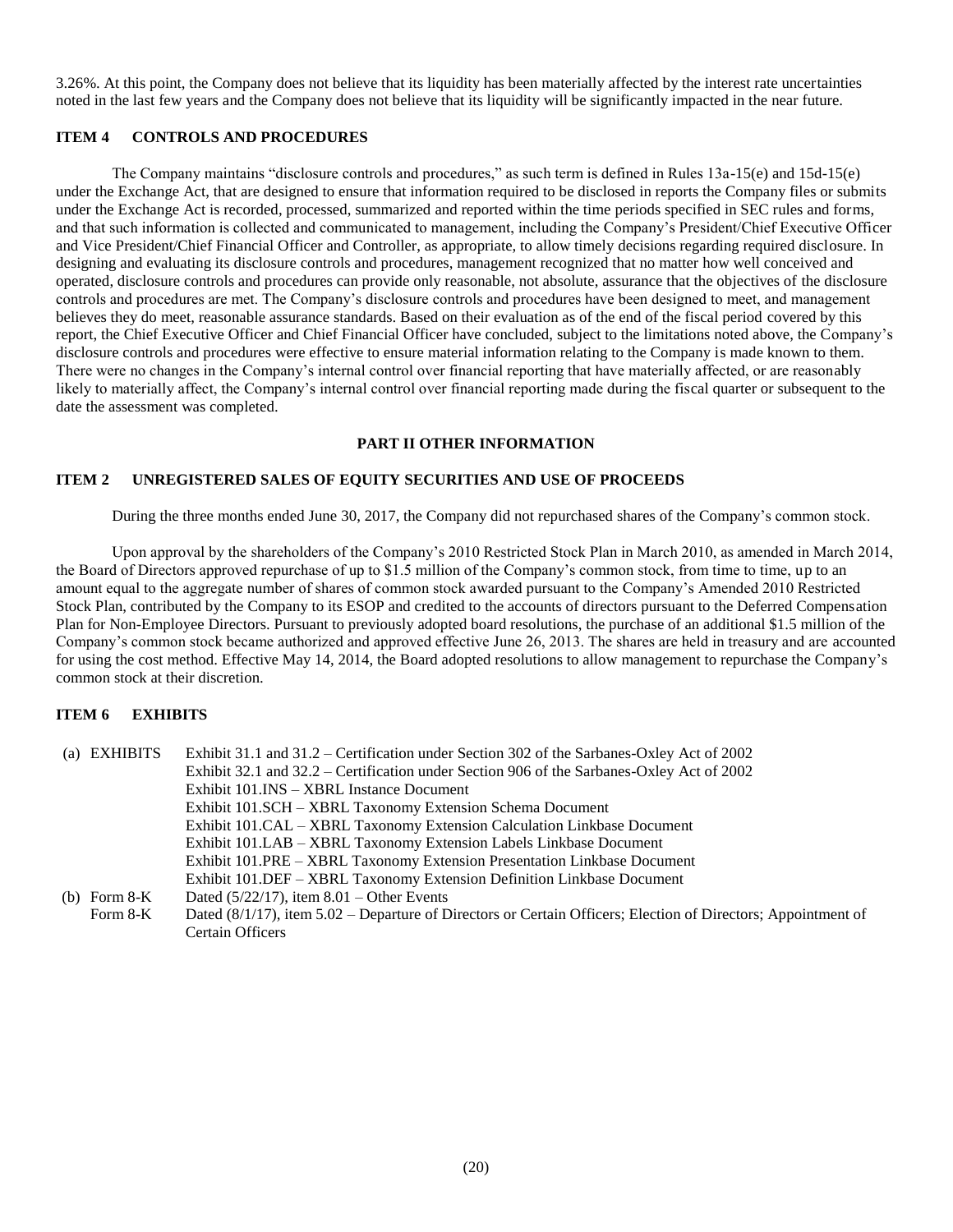## <span id="page-23-0"></span>SIGNATURES

Pursuant to the requirements of the Securities and Exchange Act of 1934, the registrant has duly caused this report to be signed on its behalf by the undersigned thereunto duly authorized.

PANHANDLE OIL AND GAS INC.

PANHANDLE OIL AND GAS INC.

August 7, 2017 /s/ Paul F. Blanchard Jr.<br>Date *Paul F. Blanchard Jr.*, Pr

Paul F. Blanchard Jr., President and Chief Executive Officer

August 7, 2017 /s/ Robb P. Winfield<br>Date /s/ Robb P. Winfield, View Robb P. Winfield, Vice President, Chief Financial Officer and Controller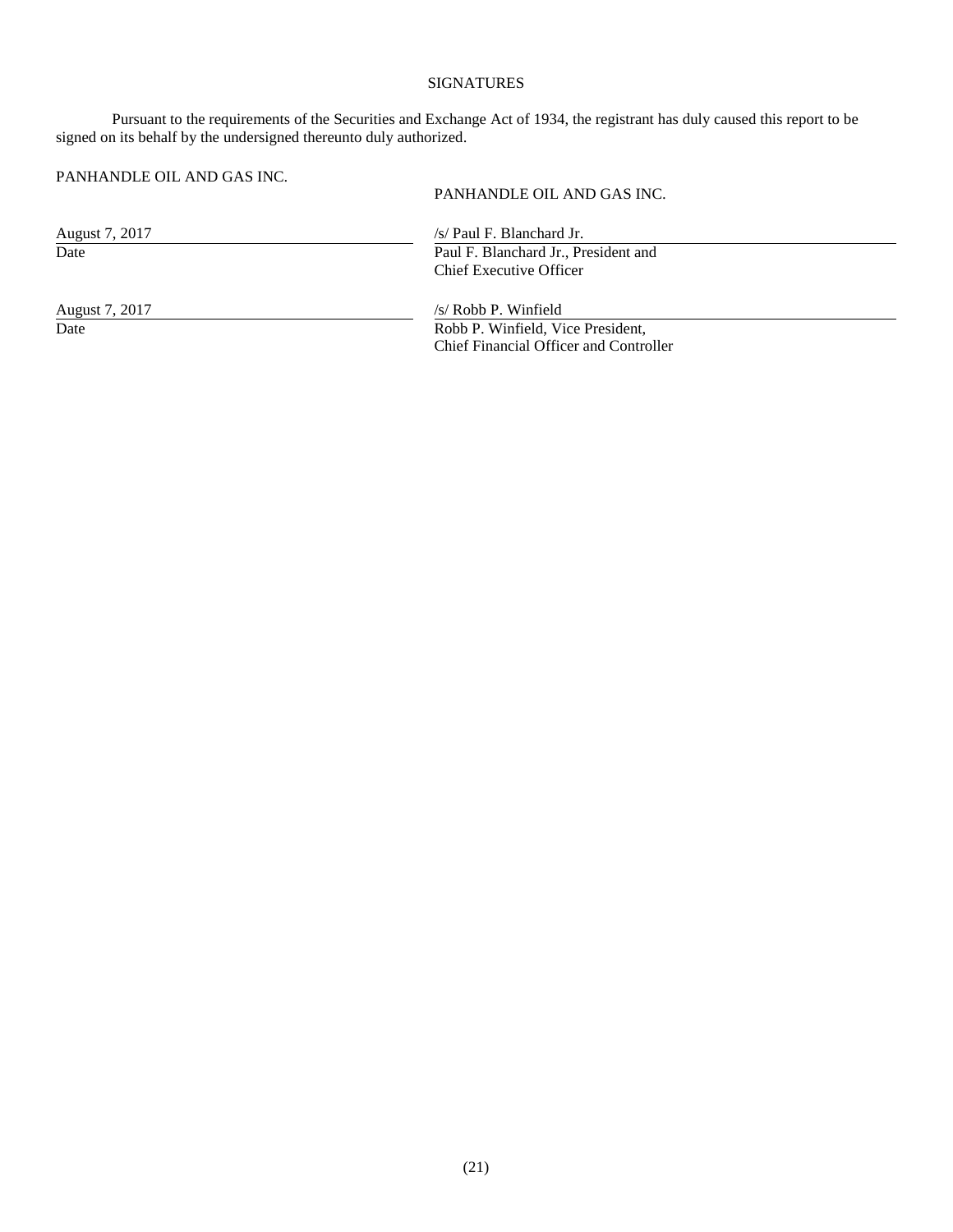## **CERTIFICATION**

I, Paul F. Blanchard Jr., certify that:

- 1. I have reviewed this quarterly report on Form 10-Q of Panhandle Oil and Gas Inc. (the Company);
- 2. Based on my knowledge, this report does not contain any untrue statement of a material fact or omit to state a material fact necessary to make the statements made, in light of the circumstances under which such statements were made, not misleading with respect to the period covered by this report;
- 3. Based on my knowledge, the financial statements, and other financial information included in this report, fairly present in all material respects the financial condition, results of operations and cash flows of the registrant as of, and for, the periods presented in this report;
- 4. The registrant's other certifying officer(s) and I are responsible for establishing and maintaining disclosure controls and procedures (as defined in Exchange Act Rules 13a-15(e) and 15d-15(e)) and internal control over financial reporting (as defined in Exchange Act Rules 13a-15(f) and 15d -15(f), for the registrant and have:
	- (a) Designed such disclosure controls and procedures, or caused such disclosure controls and procedures to be designed under our supervision, to ensure that material information relating to the registrant, including its consolidated subsidiaries, is made known to us by others within those entities, particularly during the period in which this report is being prepared;
	- (b) Designed such internal control over financial reporting, or caused such internal control over financial reporting to be designed under our supervision, to provide reasonable assurance regarding the reliability of financial reporting and the preparation of financial statements for external purposes in accordance with generally accepted accounting principles;
	- (c) Evaluated the effectiveness of the registrant's disclosure controls and procedures and presented in this report our conclusions about the effectiveness of the disclosure controls and procedures, as of the end of the period covered by this report based on such evaluation; and
	- (d) Disclosed in this report any change in the registrant's internal control over financial reporting that occurred during the registrant's most recent fiscal quarter (the registrant's fourth fiscal quarter in the case of an annual report) that has materially affected, or is reasonably likely to materially affect, the registrant's internal control over financial reporting; and
- 5. The registrant's other certifying officer(s) and I have disclosed, based on our most recent evaluation of internal control over financial reporting, to the registrant's auditors and the audit committee of the registrant's board of directors (or persons performing the equivalent functions):
	- (a) All significant deficiencies and material weaknesses in the design or operation of internal control over financial reporting which are reasonably likely to adversely affect the registrant's ability to record, process, summarize and report financial information; and
	- (b) Any fraud, whether or not material, that involves management or other employees who have a significant role in the registrant's internal control over financial reporting.

/s/ Paul F. Blanchard Jr. Paul F. Blanchard Jr. Chief Executive Officer Date: August 7, 2017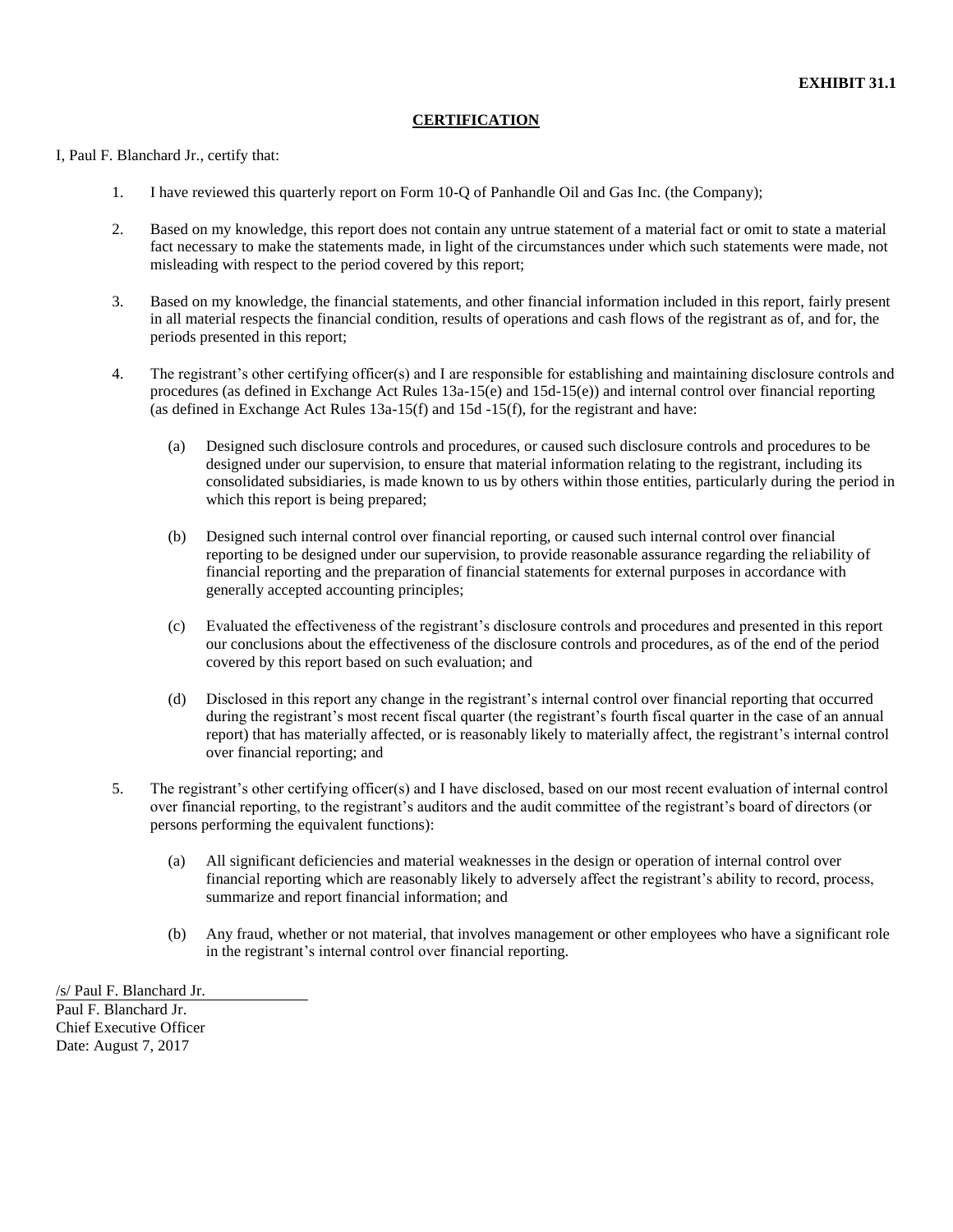## **CERTIFICATION**

### I, Robb P. Winfield, certify that:

- 1. I have reviewed this quarterly report on Form 10-Q of Panhandle Oil and Gas Inc. (the Company);
- 2. Based on my knowledge, this report does not contain any untrue statement of a material fact or omit to state a material fact necessary to make the statements made, in light of the circumstances under which such statements were made, not misleading with respect to the period covered by this report;
- 3. Based on my knowledge, the financial statements, and other financial information included in this report, fairly present in all material respects the financial condition, results of operations and cash flows of the registrant as of, and for, the periods presented in this report;
- 4. The registrant's other certifying officer(s) and I are responsible for establishing and maintaining disclosure controls and procedures (as defined in Exchange Act Rules 13a-15(e) and 15d-15(e)) and internal control over financial reporting (as defined in Exchange Act Rules 13a-15(f) and 15d -15(f), for the registrant and have:
	- (a) Designed such disclosure controls and procedures, or caused such disclosure controls and procedures to be designed under our supervision, to ensure that material information relating to the registrant, including its consolidated subsidiaries, is made known to us by others within those entities, particularly during the period in which this report is being prepared;
	- (b) Designed such internal control over financial reporting, or caused such internal control over financial reporting to be designed under our supervision, to provide reasonable assurance regarding the reliability of financial reporting and the preparation of financial statements for external purposes in accordance with generally accepted accounting principles;
	- (c) Evaluated the effectiveness of the registrant's disclosure controls and procedures and presented in this report our conclusions about the effectiveness of the disclosure controls and procedures, as of the end of the period covered by this report based on such evaluation; and
	- (d) Disclosed in this report any change in the registrant's internal control over financial reporting that occurred during the registrant's most recent fiscal quarter (the registrant's fourth fiscal quarter in the case of an annual report) that has materially affected, or is reasonably likely to materially affect, the registrant's internal control over financial reporting; and
- 5. The registrant's other certifying officer(s) and I have disclosed, based on our most recent evaluation of internal control over financial reporting, to the registrant's auditors and the audit committee of the registrant's board of directors (or persons performing the equivalent functions):
	- (a) All significant deficiencies and material weaknesses in the design or operation of internal control over financial reporting which are reasonably likely to adversely affect the registrant's ability to record, process, summarize and report financial information; and
	- (b) Any fraud, whether or not material, that involves management or other employees who have a significant role in the registrant's internal control over financial reporting.

/s/ Robb P. Winfield Robb P. Winfield Chief Financial Officer Date: August 7, 2017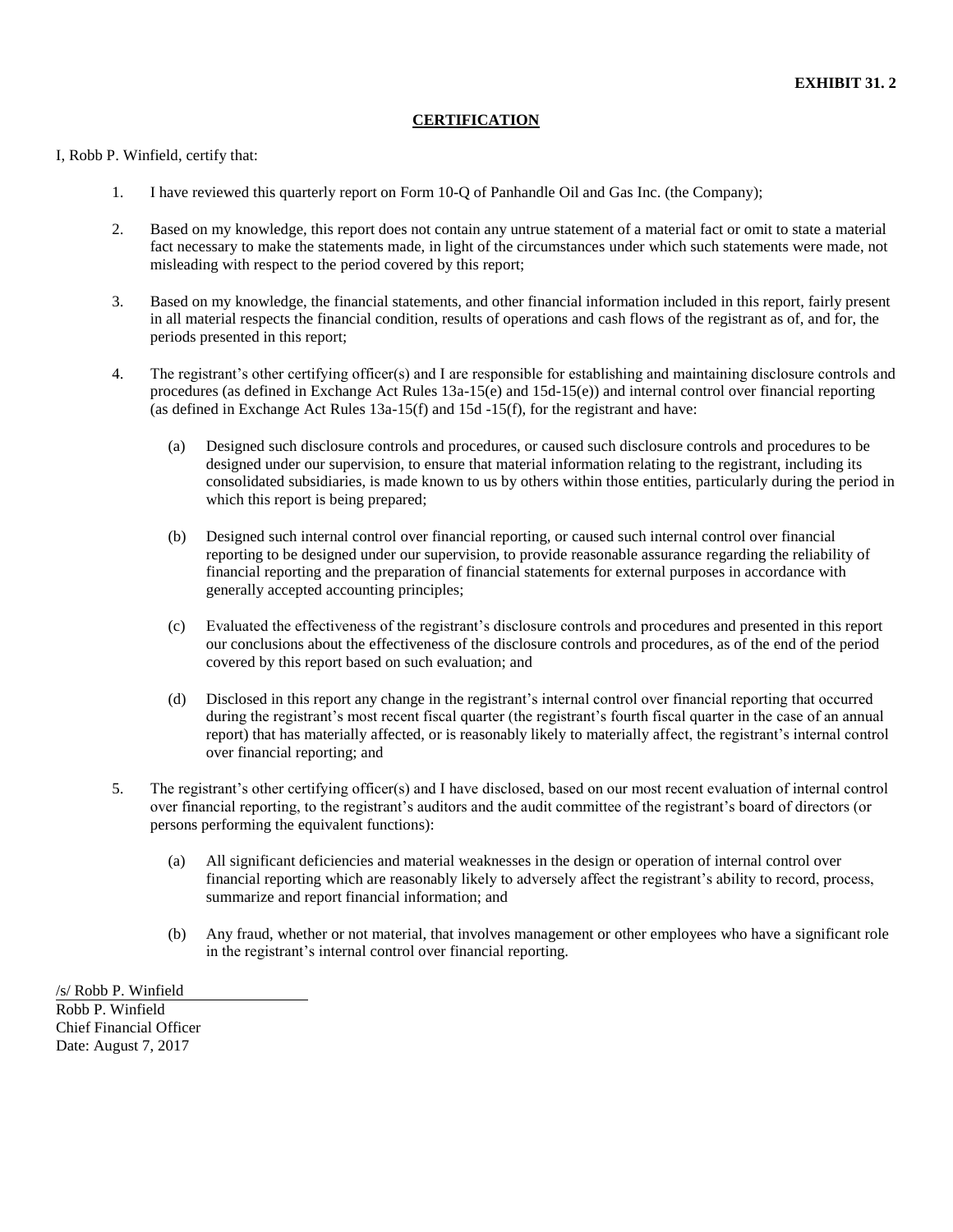Panhandle Oil and Gas Inc. 5400 North Grand Blvd. Suite #300 Oklahoma City, OK 73112

## **CERTIFICATION OF CHIEF EXECUTIVE OFFICER REGARDING PERIODIC REPORT CONTAINING FINANCIAL STATEMENTS**

I, Paul F. Blanchard Jr., Chief Executive Officer of Panhandle Oil and Gas Inc., (the "Issuer"), in compliance with 18 U.S.C. Section 1350, as adopted pursuant to Section 906 of the Sarbanes-Oxley Act of 2002, hereby certify in connection with the Issuer's Quarterly Report on Form 10-Q for the period that ended June 30, 2017, as filed with the Securities and Exchange Commission (the "Report") that:

- (1) The Report fully complies with the requirements of Section 13(a) of the Securities Exchange Act of 1934; and
- (2) The information contained in this Report fairly presents, in all material respects, the financial condition and results of operations of the Issuer.

/s/ Paul F. Blanchard Jr. Paul F. Blanchard Jr. President & Chief Executive Officer

August 7, 2017